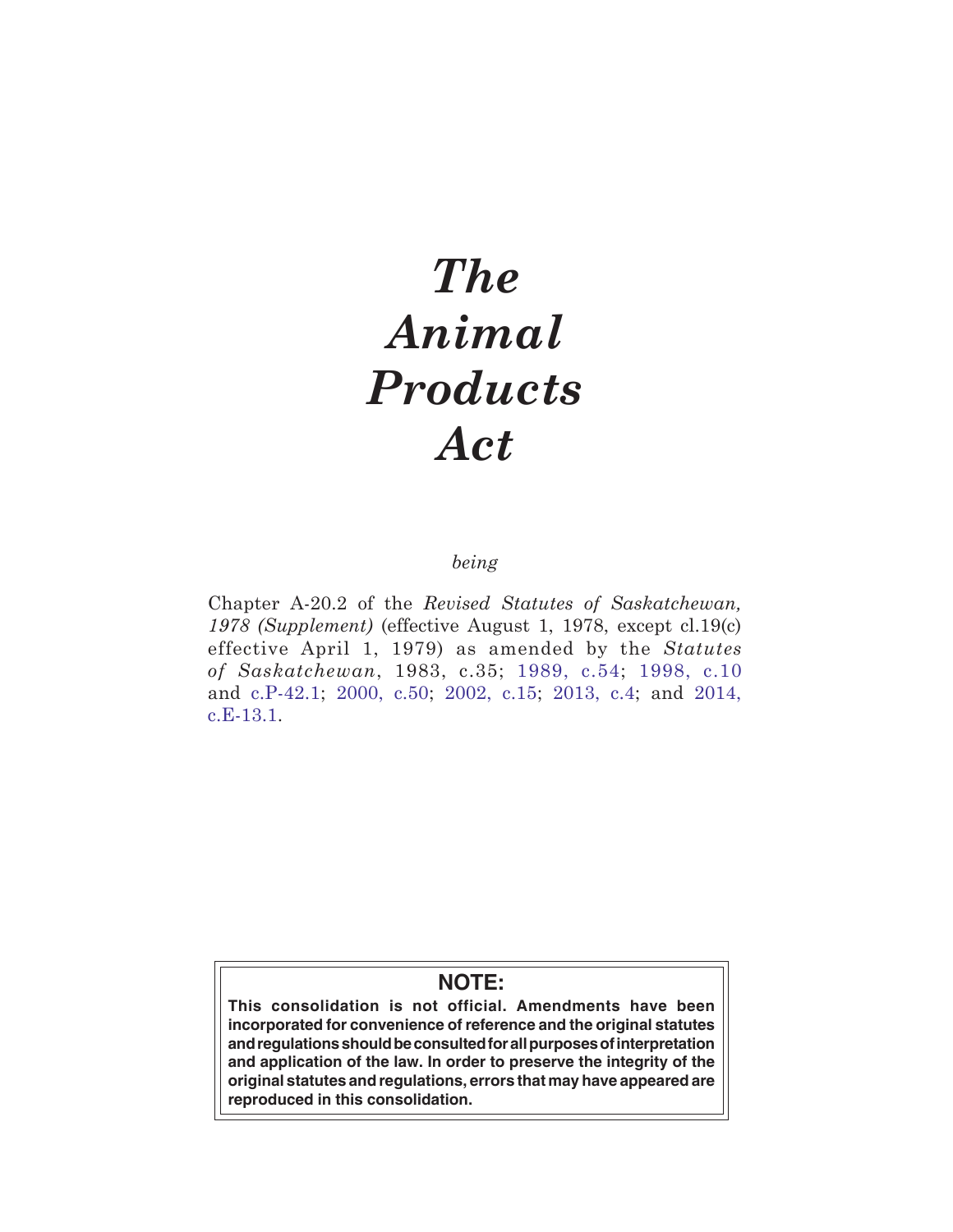# Table of Contents

- 1 Short title
- 2 Interpretation
- 2.1 Responsibilities and powers of minister
- 2.2 Animal products inspection administration agreement
- 2.3 Matters arising from entering into an animal products inspection administration agreement
- 3 Appointment of inspectors
- 4 Certificate of appointment of inspector
- 5 Powers of inspector
- 6 Inspector may search vehicle
- 7 Inspector may detain animal or animal product
- 8 Inspector may sample animal products and detain animals or animal products
- 8.1 Co-operation with inspector
- 9 Disposition of detained animals or animal products
- 10 Inspectors forbidden to purchase certain animal products
- 11 Powers of inspector at auction
- 12 Inspector may cancel document
- 13 Inspection certificate
- 14 Collection of fees
- 15 Licences
- 15.01 Suspension or cancellation of licence
- 15.1 Animal keeper's lien
- 15.2 Resolution of animal keeper's lien by arbitration or otherwise
- 16 Repealed
- 16.1 Repealed
- 16.2 Assurance fund
- 16.3 Appeals committee
- 16.4 Appeal to appeals committee
- 16.5 Appeal to Court of Queen's Bench
- 17 Offences and penalties
- 18 Regulations
- 18.1 Immunity
- 19 Repeal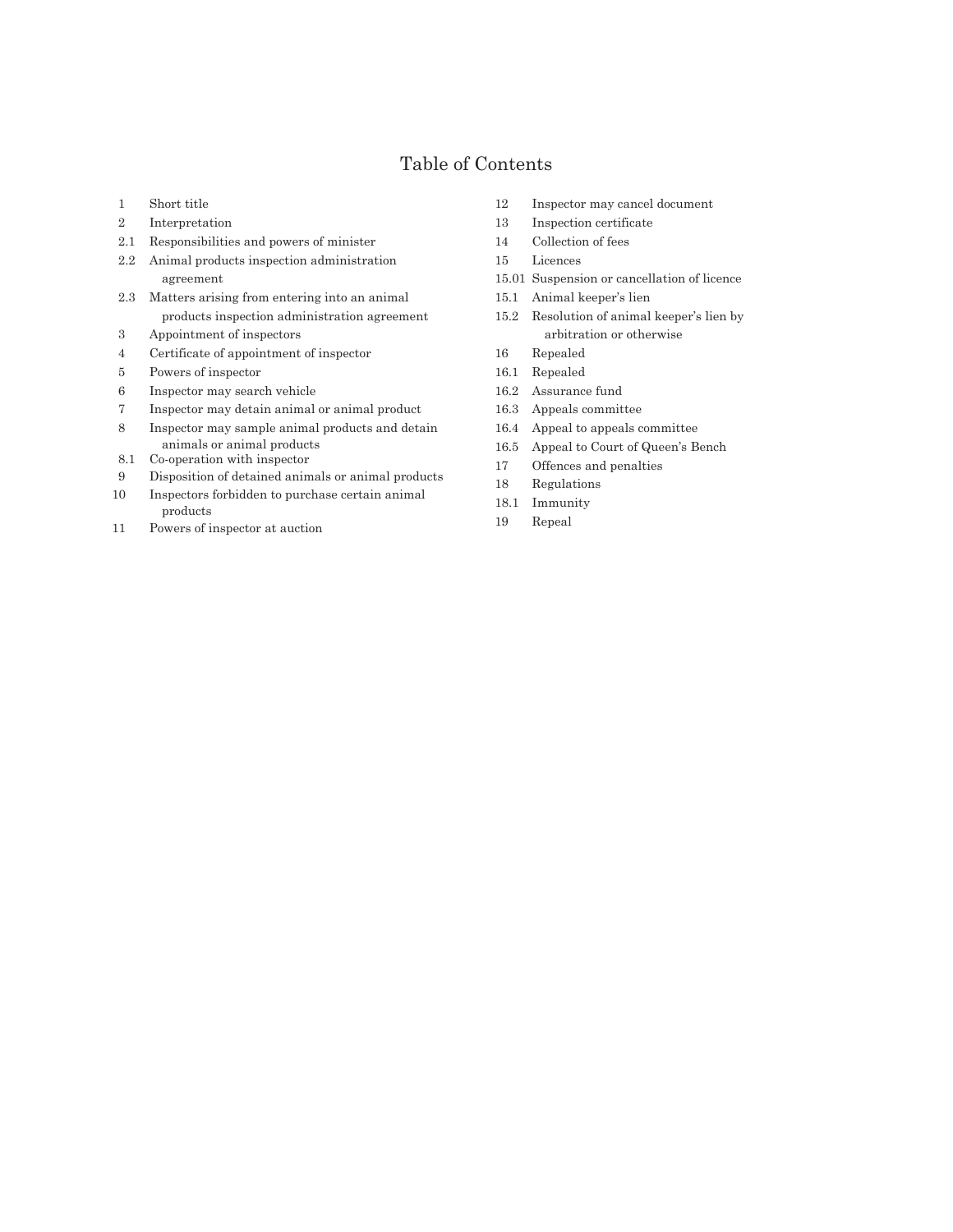# **CHAPTER A-20.2**

# An Act respecting the Production, Manufacture, Sale, Purchase, Transport and Inspection of Animals and Animal Products

# **Short title**

**1** This Act may be cited as *The Animal Products Act.*

#### **Interpretation**

**2** In this Act:

(a) **"animal"** means any animal raised in captivity for the purpose of producing animal products and includes fertilized ova, fish and bees;

(b) **"animal product"** means any product produced by or from an animal and includes any part of an animal, whether edible or non-edible, and any byproduct of an animal or imitation animal product;

(b.01) **"animal products inspection administration agreement"** means an agreement entered into pursuant to section 2.2;

(b.02) **"appeals committee"** means an appeals committee established pursuant to section 16.3;

(b.03) **"assurance fund"** means a fund mentioned in section 16.2;

(b.04) **"business day"** means a day other than a Saturday, Sunday or holiday;

(b.1) **Repealed.** 2013, c.4, s.3.

(c) **Repealed.** 2013, c.4, s.3.

(d) **"inspector"** means a person mentioned in section 3;

(e) **"minister"** means the member of the Executive Council to whom for the time being the administration of this Act is assigned;

(e.01) **"ministry"** means the ministry over which the minister presides;

(e.02) **"person"** includes a partnership, association or other organization;

(e.03) **"producer"** means any person engaged in the production of animals or animal products;

(e.04) **"provincial association"** means a corporation:

(i) that is incorporated or continued by or pursuant to an Act to represent producers of an animal or animal product; and

(ii) whose members or shareholders are producers of the animal or animal product mentioned in subclause (i);

(e.1) **"record"** means any record, book or other document, and includes any information that is recorded or stored by electronic means;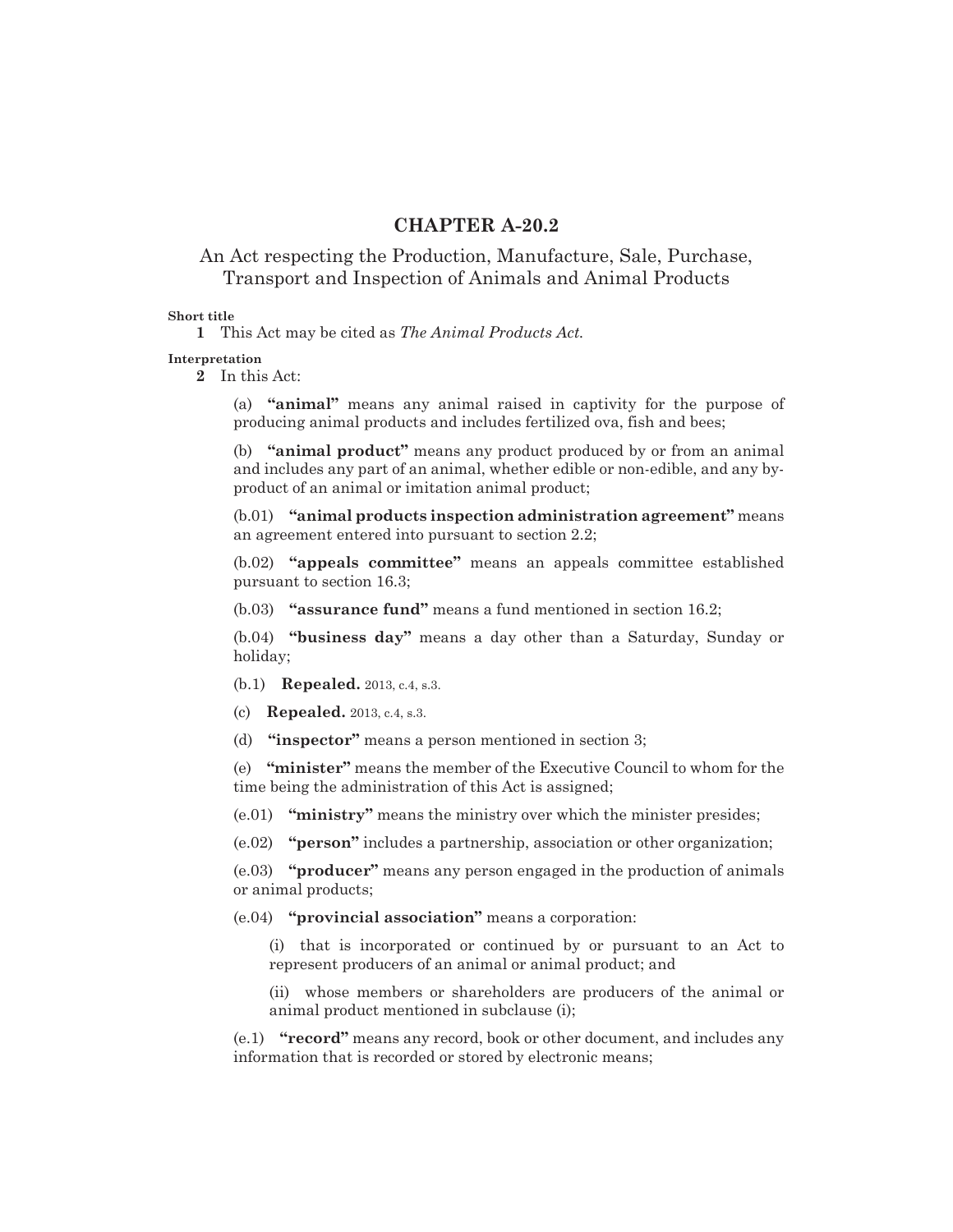**c. A-20.2**

(f) **"vehicle"** means a car, truck, trailer or any conveyance in or upon which animals or animal products may be transported.

> 1978, c.3, s.2; R.S.S. 1978 (Supp), c.A-20.2, s.2; 1983, c.35, s.3; 1998, c.10, s.3; 2002, c.15, s.3; 2013, c.4, s.3.

# **Responsibilities and powers of minister**

**2.1**(1) The minister is responsible for all matters not by law assigned to any other minister or government agency relating to the production, manufacture, sale, purchase, transport and inspection of animals and animal products.

(2) For the purposes of carrying out the minister's responsibilities, the minister may:

(a) create, develop, adopt, co-ordinate and implement policies, strategies, objectives, guidelines, programs, services and administrative procedures respecting the production, manufacture, sale, purchase, transport and inspection of animals and animal products;

(b) undertake and co-ordinate planning, research and investigations respecting the production, manufacture, sale, purchase, transport and inspection of animals and animal products;

(c) provide information to the public respecting the production, manufacture, sale, purchase, transport and inspection of animals and animal products; and

(d) do any other thing that the minister considers appropriate to carrying out the minister's responsibilities or to exercising the minister's powers pursuant to this Act and the regulations.

2013, c.4, s.4.

#### **Animal products inspection administration agreement**

**2.2**(1) Subject to the approval of the Lieutenant Governor in Council, the minister may enter into an animal products inspection administration agreement with any person.

(2) In an animal products inspection administration agreement entered into pursuant to subsection (1), the minister may delegate all or any of the minister's powers and duties pursuant to this Act and the regulations with respect to all inspections of animals or animal products or with respect to any category of inspections of animals or animal products listed in the agreement.

(3) An animal products inspection administration agreement must include provisions that specify all of the following:

(a) the powers and duties being delegated to the person with whom the agreement is entered into;

(b) the expected outcomes to be achieved by the person;

(c) the acceptance by the person of the person's responsibility to exercise the powers and fulfil the duties delegated to the person;

(d) the requirement that the person report to the minister whenever required by the minister and in the manner and within the period directed by the minister;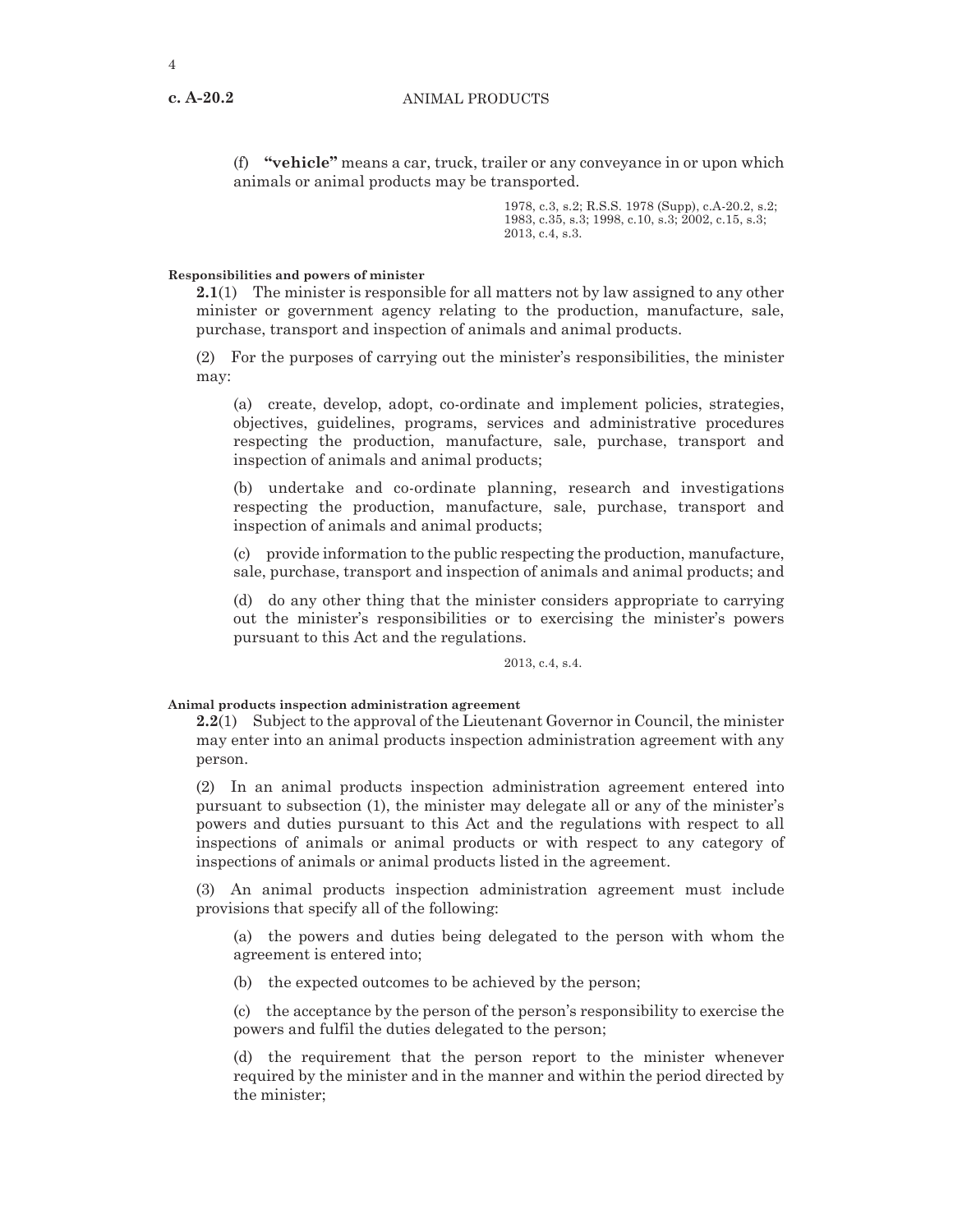5

(e) the requirement that the person provide the minister, within a period after the end of a year that is specified in the agreement, with an annual report on the person's activities during the year in carrying out the provisions of the agreement and an audited financial statement satisfactory to the minister respecting the person's carrying out of the provisions of the agreement;

(f) the requirements for records management by the person;

(g) the requirement that the person report to the Government of Saskatchewan any matters with respect to the exercise by it of the powers and the fulfilment by it of the duties delegated to the person;

(h) the requirement that the person carry adequate insurance;

(i) the indemnification between the person and the Government of Saskatchewan;

(j) the obligations of the parties if the agreement is terminated;

(k) the period of the agreement or the procedure for the review of the agreement by the minister and the person;

(l) the settlement of disputes;

(m) the liability of the person arising out of the person's carrying out of the provisions of the agreement;

(n) the terms and conditions that are to be imposed on the person in carrying out the provisions of the agreement;

(o) any additional matters prescribed in the regulations.

(4) The delegation to the person of the administration of all or part of this Act and the regulations in accordance with this section does not constitute the person as an agent of the Crown in right of Saskatchewan.

(5) Notwithstanding any provision of an animal products inspection administration agreement or any other Act or law but subject to subsection (6), the minister may terminate an animal products inspection administration agreement if the minister is satisfied that the person with whom the agreement is entered into is not complying with the agreement or this Act or the regulations.

(6) An animal products inspection administration agreement may be terminated only in accordance with the procedures and on the terms and conditions prescribed in the regulations.

(7) In accordance with section 13 of *The Executive Government Administration Act*, the minister shall lay before the Legislative Assembly every animal products inspection administration agreement entered into by the minister within 90 days after the agreement is entered into.

2013, c.4, s.4; 2014, c.E-13.1, s.62.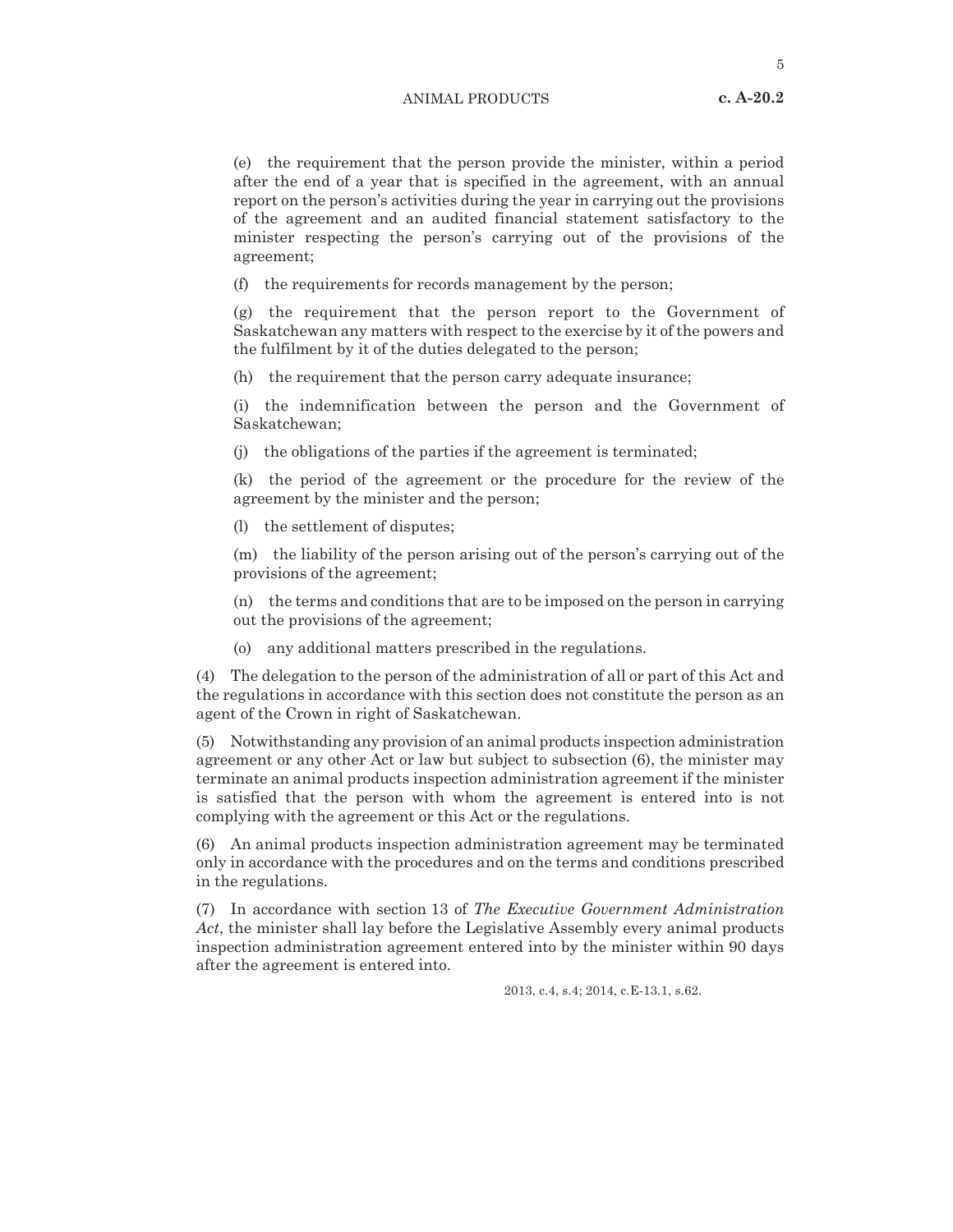#### **Matters arising from entering into an animal products inspection administration agreement**

**2.3**(1) In this section, **"specified provisions"** means the provisions of this Act and the regulations that are mentioned in an animal products inspection administration agreement.

(2) Notwithstanding any other provision of this Act or the regulations or any other Act or law but subject to subsection (3), if the minister and a person enter into an animal products inspection administration agreement:

(a) a reference in the specified provisions to an inspector is deemed to be a reference to an inspector appointed or designated by the person, and the inspector appointed or designated by the person may exercise the powers of, and shall fulfil the duties imposed on, an inspector pursuant to the specified provisions;

(b) a reference to the minister in the specified provisions is deemed to be a reference to the person, and the person may exercise the powers of, and shall fulfil the duties imposed on, the minister that are mentioned in those specified provisions;

(c) duties imposed by the specified provisions on the minister, the ministry, an official or employee of the ministry or an inspector and powers granted by the specified provisions to the minister, the ministry, an official or employee of the ministry or an inspector are delegated to the person or an inspector appointed or designated by the person, as the case may be, unless specifically exempted in the animal products inspection administration agreement;

(d) all persons who are required in the specified provisions to pay to the minister, the ministry or an inspector a fee shall instead pay to the person any fee charged by the person for the purposes of this Act and the regulations;

(e) the person may exercise any powers given to the minister, the ministry or the Government of Saskatchewan pursuant to the specified provisions to enforce payment of any fee charged by the person for the purposes of the specified provisions, including the power to cancel or suspend any document or licence issued pursuant to this Act for non-payment of that fee;

(f) all reports that are required to be made to the minister, the ministry, an official or employee of the ministry or an inspector pursuant to the specified provisions, and all information and documentation that is required to be provided to the minister, the ministry, an official or employee of the ministry or an inspector pursuant to the specified provisions, shall be made or provided to the person or an inspector appointed or designated by the person, as the case may be;

(g) every valid licence or certificate issued by the minister, the ministry or an inspector pursuant to the specified provisions that is in force on the day before the coming into force of this section remains in force and may be dealt with by the person in accordance with this Act as if it had been issued by the person; and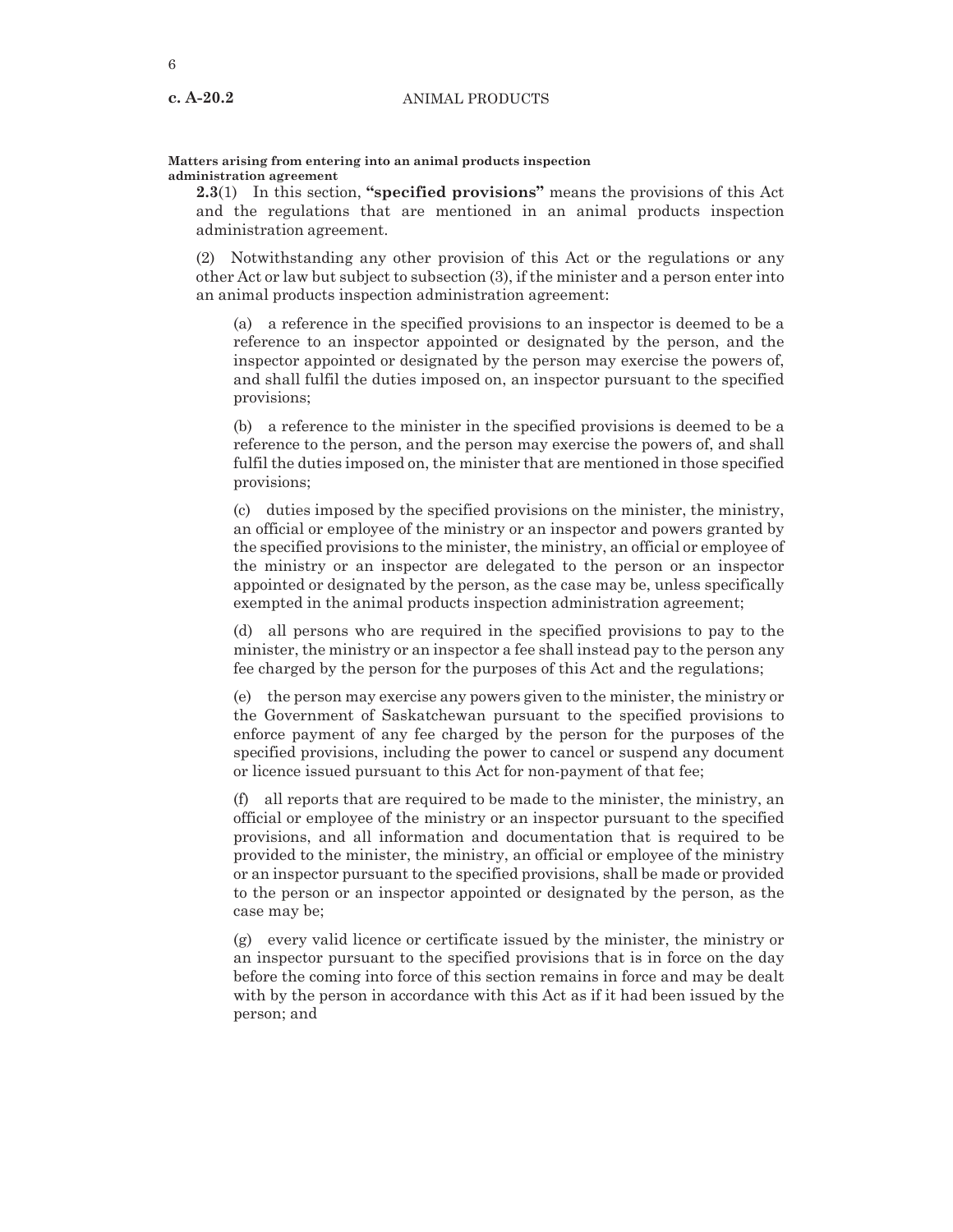(h) every exemption, prohibition, notice, decision or requirement issued by the minister, the ministry or an inspector pursuant to the specified provisions that is in place on the day before the coming into force of this section remains in force and may be dealt with by the person as if it had been issued by the person.

(3) In an animal products inspection administration agreement, the minister and the person may provide that all or any of the matters mentioned in subsection (2):

(a) do not apply; or

(b) are to apply in the manner and with the modifications set out in the agreement.

2013, c.4, s.4.

#### **Appointment of inspectors**

**3**(1) Every member of the Royal Canadian Mounted Police, by virtue of that position, is an inspector for the purposes of this Act and the regulations made pursuant to this Act.

(2) The minister may appoint any person or category of persons employed by the Government of Saskatchewan or the Government of Canada as an inspector or as inspectors for the purposes of this Act and the regulations made pursuant to this Act.

(3) The minister may appoint any person or category of persons as an inspector or as inspectors if, in the minister's opinion:

(a) an emergency or other circumstance has arisen or may arise that, in the interests of the public, requires or may require the appointment of additional inspectors pursuant to this Act; and

(b) the person or category of persons to be appointed has the training or expertise to carry out the duties of an inspector pursuant to this Act and the regulations.

(4) Subject to subsection (5), a person appointed as an inspector pursuant to subsection (3):

- (a) holds that position for a term not exceeding six months; and
- (b) is eligible for re-appointment.

(5) The minister may, at any time, revoke the appointment of a person as an inspector pursuant to subsection (2) or (3).

(6) The appointment of a person as an inspector pursuant to subsection (2) is deemed to be revoked if the person ceases to be employed in the capacity mentioned in the appointment.

(7) The minister may provide remuneration and reimbursement for expenses to any person appointed as an inspector pursuant to subsection (3), other than a person who is a member of the public service of Saskatchewan, at the rates approved by Treasury Board.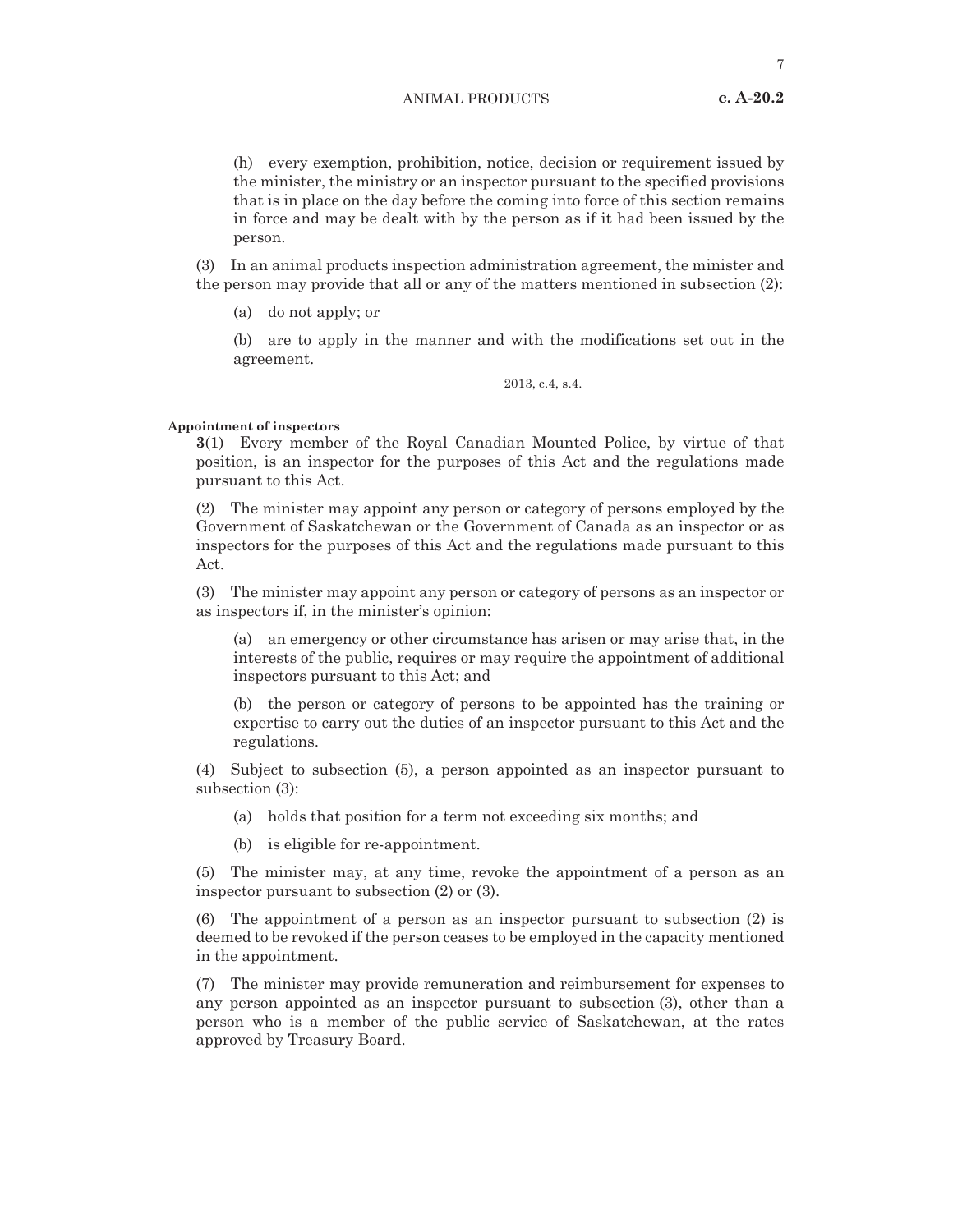**c. A-20.2**

(8) Notwithstanding any other provision of this section, the minister may restrict the authority of an inspector appointed pursuant to subsection (2) or (3) to the enforcement of certain provisions of this Act or of the regulations made pursuant to this Act, as specified in the appointment.

2002, c.15, s.4.

# **Certificate of appointment of inspector**

**4** A certificate of the appointment of an inspector pursuant to subsection 3(2) or (3) is, without proof of the signature or official position of the person purporting to have signed the certificate, proof of the appointment of the inspector, in the absence of evidence to the contrary.

2002, c.15, s.4.

#### **Powers of inspector**

**5**(1) An inspector may, for the purposes of preventing or detecting the violation of any of the provisions of this Act or the regulations, without warrant:

(a) enter and search any place other than a dwelling; and

(b) examine and seize any animal, animal product or record which he has reasonable grounds to believe is evidence of the contravention of any provision of this Act or the regulations.

(2) No person who is in charge of any place or premises shall refuse or fail to admit an inspector demanding to enter pursuant to this section in the execution of his duties.

(3) No person shall obstruct or attempt to obstruct an inspector in the exercise of any of the powers granted under this Act.

(4) An inspector may without warrant arrest any person found committing an offence under this Act or the regulations.

(5) An inspector, in the exercise and discharge of his powers and duties under this Act and the regulations, is a peace officer for the purposes of the enforcement of this Act and the regulations.

> 1978, c.3, s.5; R.S.S. 1978 (Supp), c.A-20.2, s.5; 1998, c.10, s.5.

#### **Inspector may search vehicle**

**6**(1) An inspector may, upon production of his badge or identification card, at any time search without a warrant any vehicle in or on which he has reason to believe any animal or animal product is being carried in contravention of this Act and may inspect any such animal or animal product.

(2) A person operating or in charge of any vehicle mentioned in subsection (1) shall:

(a) bring the vehicle to a standstill;

(b) permit the inspector to inspect the vehicle and any animal or animal product that is being carried in or on the vehicle;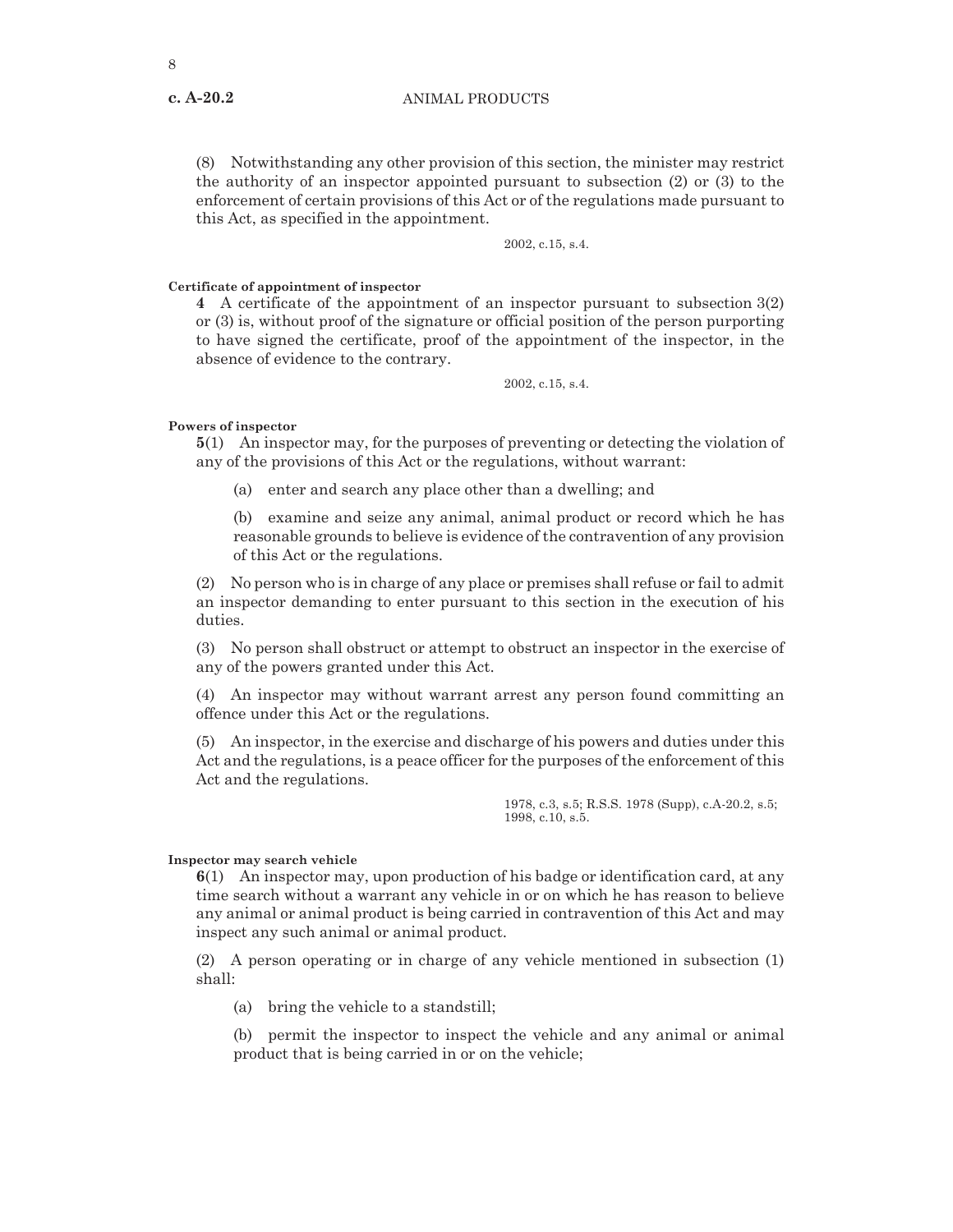9

(c) produce to the inspector all required documents for any animal or animal product that is being carried in or on the vehicle; and

(d) transport the animal or animal product to the nearest point where it can be inspected.

1978, c.3, s.6; R.S.S. 1978 (Supp), c.A-20.2, s.6.

#### **Inspector may detain animal or animal product**

**7**(1) An inspector may cause any animal or animal product to be detained for the purposes of:

- (a) inspection;
- (b) establishing proof of ownership of the animal or animal product.

(2) No animal or animal product detained under subsection (1) may be removed from the place of inspection without the authorization of the inspector.

1978, c.3, s.7; R.S.S. 1978 (Supp), c.A-20.2, s.7.

#### **Inspector may sample animal products and detain animals or animal products**

**8** An inspector may, for the purposes of enforcing this Act and the regulations:

(a) take samples of any animal product in the manner authorized by the regulations;

(b) place under detention, in the manner authorized by the regulations, any animal or animal product that is in contravention of this Act or the regulations;

(c) require the return of any animal or animal product that has been detained pursuant to clause (b) to the place from which it was moved, at the expense of the owner or any person purporting to be the owner.

1978, c.3, s.8; R.S.S. 1978 (Supp), c.A-20.2, s.8.

#### **Co-operation with inspector**

**8.1** No person shall resist, obstruct, hinder or interfere with an inspector who is acting in the course of his or her duties.

1998, c.10, s.6.

#### **Disposition of detained animals or animal products**

**9**(1) Any animal or animal product detained for contravention of a provision of this Act or the regulations shall be sold, returned or destroyed in the manner prescribed in the regulations.

(2) Any animal or animal product detained for contravention of a provision of this Act or the regulations or dealt with under this Act or the regulations is at the risk and expense of the owner or any person purporting to be the owner.

1978, c.3, s.9; R.S.S. 1978 (Supp), c.A-20.2, s.9.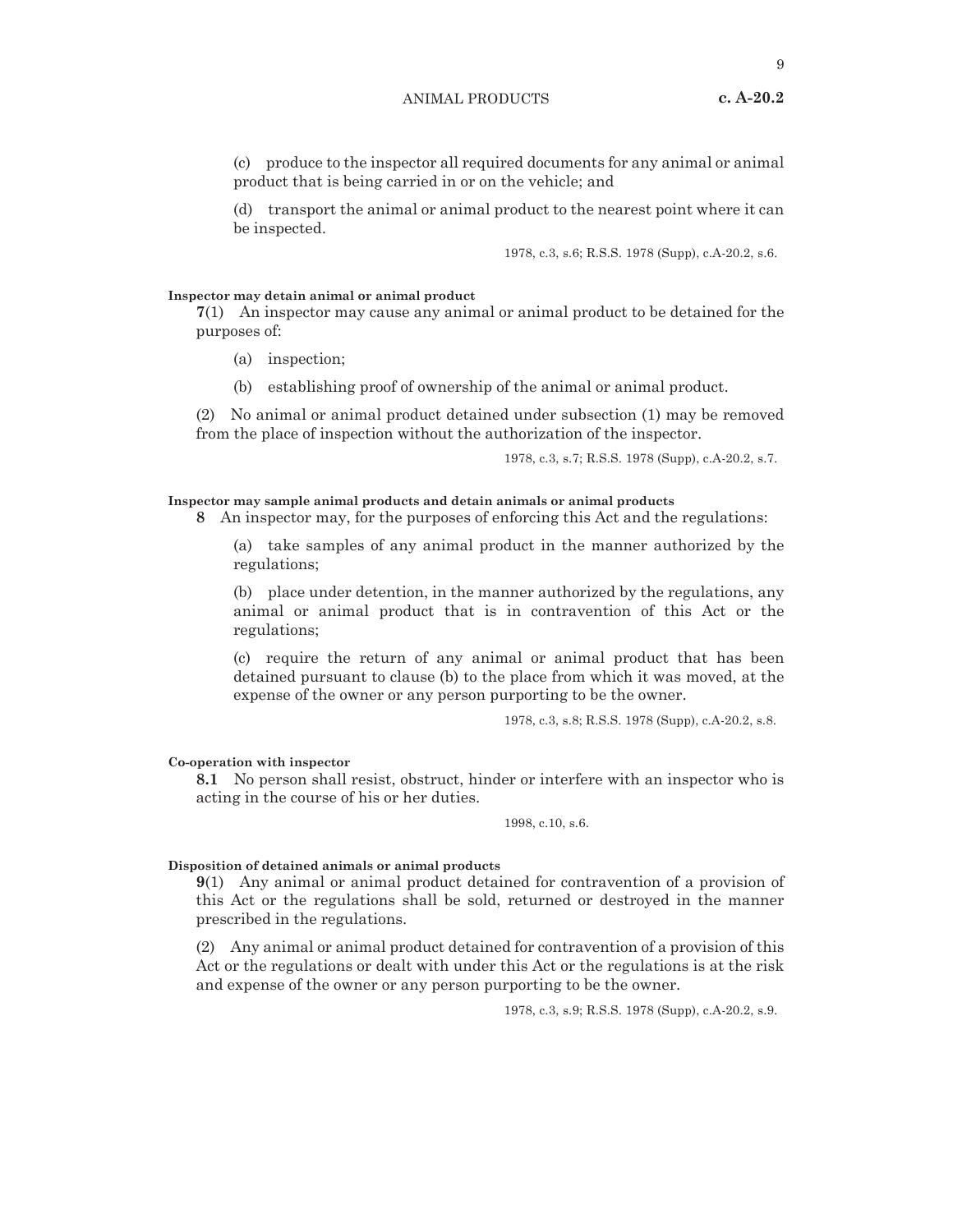# **Inspectors forbidden to purchase certain animal products**

**10** No inspector shall, directly or indirectly, purchase or acquire an interest of any kind in any animal or animal product detained or offered for sale by an inspector under this Act.

> 1978, c.3, s.10; R.S.S. 1978 (Supp), c.A-20.2, s.10.

# **Powers of inspector at auction**

**11** An inspector may inspect any animal or animal product at a public auction sale, and may enter any premises for that purpose.

> 1978, c.3, s.11; R.S.S. 1978 (Supp), c.A-20.2, s.11.

# **Inspector may cancel document**

**12**(1) Where an inspector has reason to believe:

(a) that any document issued by him was improperly issued; or

(b) that the person to whom it was issued was, for any reason, not entitled to it;

the inspector may cancel the document and send a notice to the person to whom the document was issued advising that person that the document has been cancelled and demanding the return of the document.

(2) Where a document has been cancelled under subsection (1) and its return demanded, the person to whom the demand is addressed shall return the document to the inspector.

(3) Nothing in this section affects the rights of any person, other than the person to whom the document was issued, who has acted in good faith and in reliance on the validity of the document issued.

> 1978, c.3, s.12; R.S.S. 1978 (Supp), c.A-20.2, s.12.

#### **Inspection certificate**

**13** Any inspection certificate or other document purporting to be signed by an inspector or other person upon whom duties have been conferred under this Act or the regulations is *prima facie* proof of the facts stated in the certificate or other document, without proof of the signature or official position of the person signing the certificate.

> 1978, c.3, s.13; R.S.S. 1978 (Supp), c.A-20.2, s.13.

**Collection of fees**

**14** Persons authorized by the minister to collect inspection fees may receive a commission in an amount prescribed in the regulations.

> 1978, c.3, s.14; R.S.S. 1978 (Supp), c.A-20.2, s.14.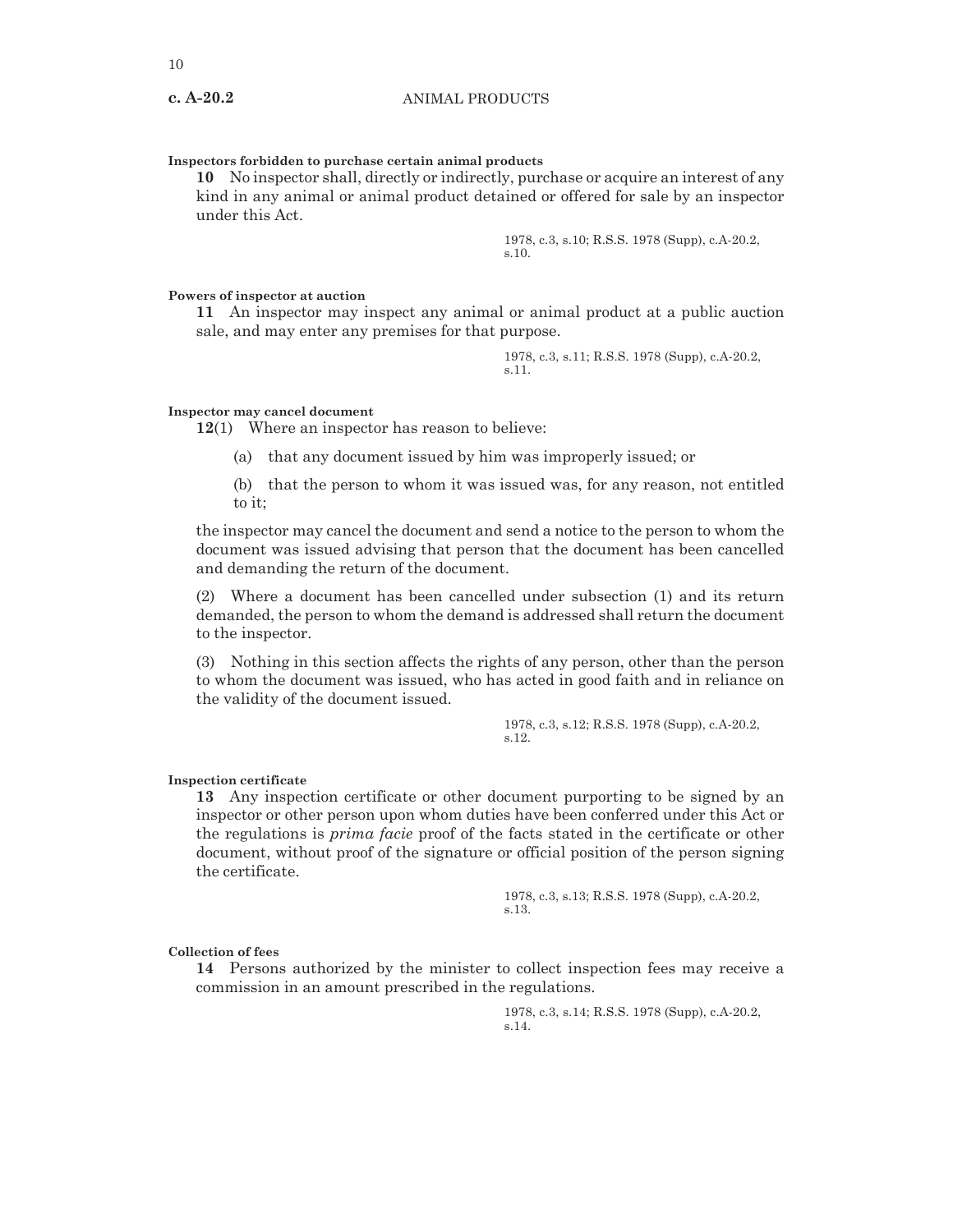**Licences**

**15**(1) Subject to subsections (2) and (3), the Lieutenant Governor in Council may require any person engaged in the business of producing, raising, grading, slaughtering, processing, dealing or otherwise handling animals or animal products, whether as principal or agent, to be licensed.

(2) No person engaged in the business of raising:

- (a) cattle, horses or swine for meat production;
- (b) sheep for meat or wool production; or
- (c) cattle, horses, sheep or swine for breeding stock;

shall be required to be licensed.

(3) The Lieutenant Governor in Council may by regulation exempt any person or any class of persons from the requirement of obtaining a licence upon any conditions which he may prescribe.

(4) For the purposes of subsection (1), the Lieutenant Governor in Council may prescribe by regulation:

(a) classes of licences;

(b) the conditions under which a licence may be granted, refused, cancelled, suspended or reinstated;

- (c) the fees payable in respect of a licence;
- (d) the form of a licence and its duration;
- (e) procedures for renewal of a licence.

(5) The Lieutenant Governor in Council may by regulation require any person applying for a licence to furnish a guarantee or surety bond or other security in the amount and form specified by the Lieutenant Governor in Council, and may prescribe the conditions under which and the manner in which the bond or other security may be forfeited.

(6) Subject to the regulations, the minister may:

(a) grant and issue a licence to a person whom he considers suitable to be licensed or refuse to grant a licence for any reason he considers appropriate;

(b) **Repealed.** 1998, c.10, s.7.

1978, c.3, s.15; R.S.S. 1978 (Supp), c.A-20.2, s.15; 1989-90, c.54, s.7; 1998, c.10, s.7; 2000, c.50, s.2.

# **Suspension or cancellation of licence**

**15.01**(1) Where a person is convicted of an offence pursuant to this Act, the minister may amend, suspend or cancel any licence issued to that person pursuant to this Act.

(2) Subject to subsection (3), the minister may amend, suspend or cancel any licence mentioned in subsection (1) where, in the opinion of the minister, the holder of the licence has failed to comply with this Act or the regulations.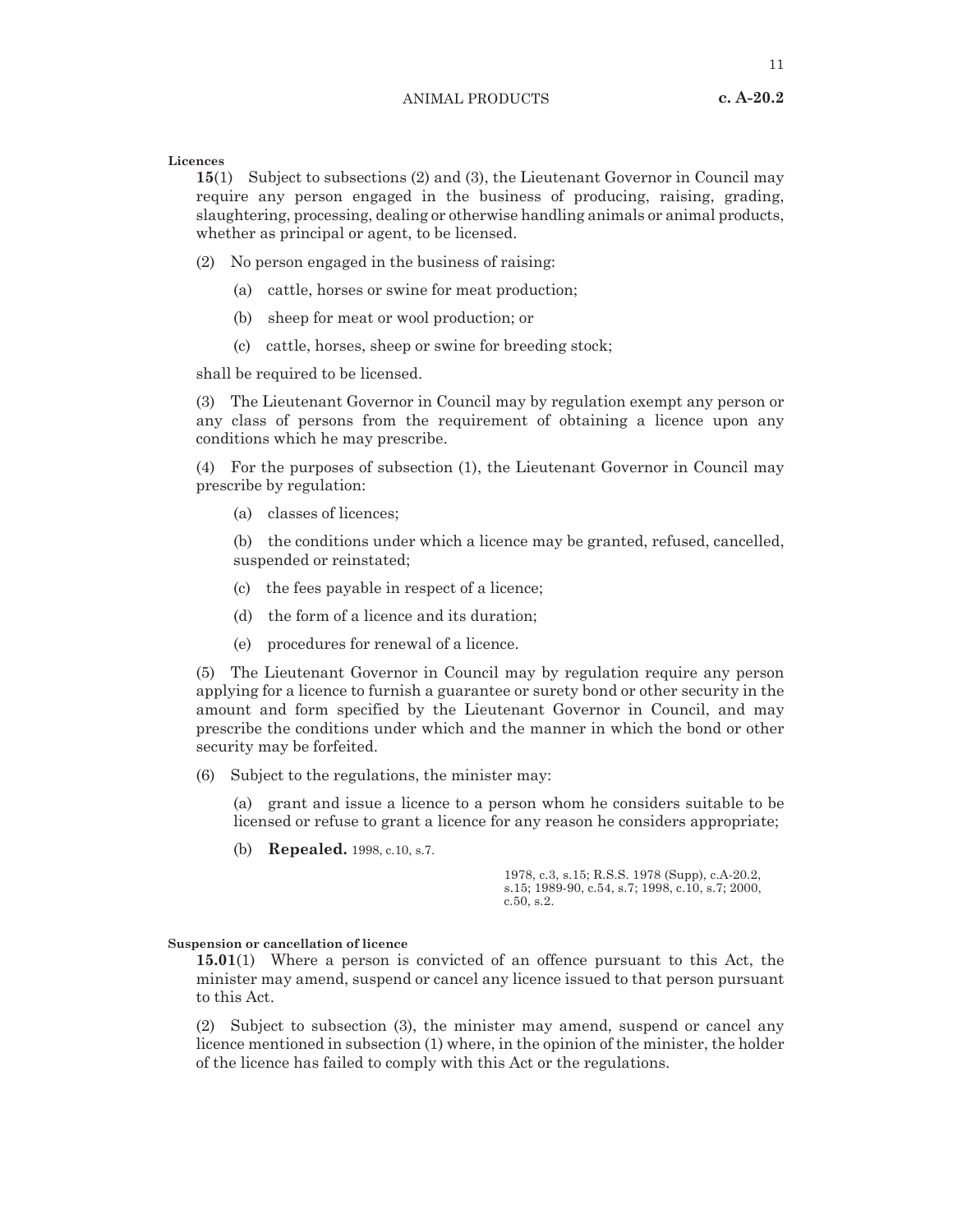(3) The minister shall not amend, suspend or cancel a licence pursuant to subsection (2) without giving the holder of the licence an opportunity to be heard.

(4) Notwithstanding subsection (3), if the minister considers that it is necessary to protect the public interest, the minister may immediately amend, suspend or cancel a licence pursuant to subsection (2) without giving the holder of the licence an opportunity to be heard, but the minister shall give the holder of the licence an opportunity to be heard within 15 days after the date on which the minister takes any of those actions.

1998, c.10, s.8.

**Animal keeper's lien**

**15.1**(1) In this section and in section 15.2, **"animal keeper"** means a person who for money or its equivalent stables, feeds, boards or cares for animals.

(2) Every animal keeper has a lien on any animal for the price of food, care, attendance, accommodation, treatment or services furnished for that animal and, in addition to all other remedies provided by law, may detain in his custody and possession and sell, subject to section 15.2 and the regulations, the animal of any person who is indebted to him for feeding, grazing, sheltering, housing, confining, boarding, training, exercising, treating or caring for that animal.

(3) The right under subsection (2) has priority over and is not subject to any existing lien, security interest, purchase-money security interest or any other charge or encumbrance affecting that animal.

1983, c.35, s.4; 2002, c.15, s.5.

**Resolution of animal keeper's lien by arbitration or otherwise**

**15.2**(1) In this section and in section 18:

(a) **"arbitrator"** includes an arbitral tribunal composed of more than one arbitrator;

(b) **"holdback"** means that portion of the proceeds of sale to be deducted by the market operator pursuant to clause (5)(b) and held pending the outcome of the dispute between the parties;

(c) **"market operator"** means the owner or person in charge of a stockyard or auction market where livestock are held for sale;

- (d) **"party"** means:
	- (i) an animal keeper; or
	- (ii) a person who is indebted to an animal keeper;

(e) **"person who is indebted to an animal keeper"** means a person who is indebted to an animal keeper for the price of food, care, attendance, accommodation, treatment or services furnished for an animal.

(2) If an animal keeper detains an animal pursuant to section 15.1, the person who is indebted to the animal keeper may reclaim the detained animal by paying his or her indebtedness to the animal keeper within 30 days from the day of the commencement of detention.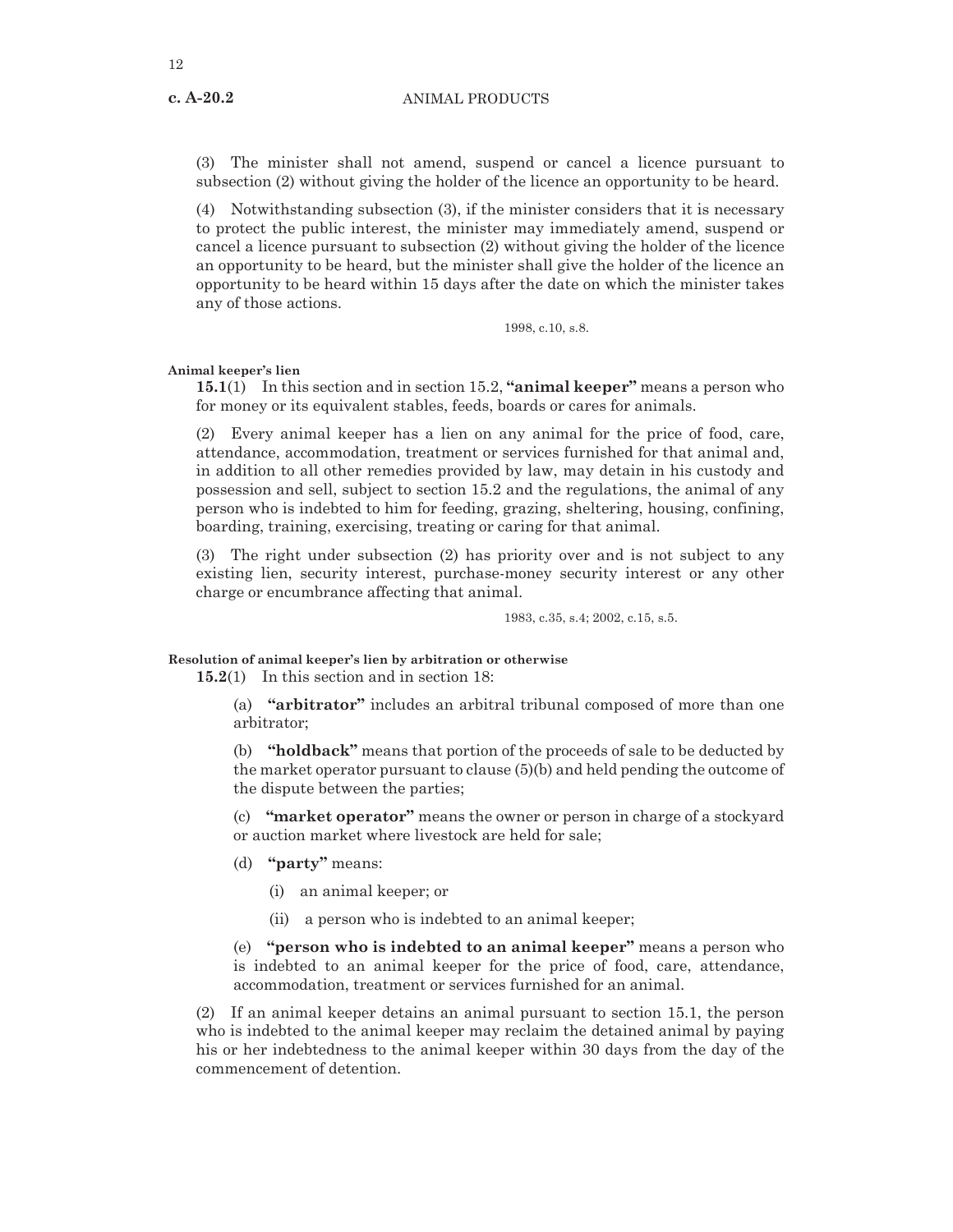(3) If the person who is indebted to the animal keeper does not reclaim the animal within the 30-day period mentioned in subsection (2), the animal keeper may offer the animal for sale to recover costs with respect to the lien and the detention.

(4) A sale pursuant to subsection (3) must be by public auction, conducted in accordance with the regulations.

(5) If an animal is sold by public auction pursuant to this section, the market operator:

(a) may, subject to the regulations, deduct from the proceeds of the sale any expenses of the market operator respecting the sale of the animal;

(b) shall:

(i) deduct from the balance of the proceeds of sale that remain after a deduction pursuant to clause (a), if any, the amount claimed by the animal keeper to be owing to the animal keeper pursuant to the lien and the detention; and

(ii) hold the amount deducted pursuant to subclause (i) in an interestbearing account for 30 days after the date of the sale; and

(c) shall pay the balance of the proceeds of sale that remain after a deduction pursuant to clause (b), if any, to the person who is indebted to the animal keeper.

(6) Any interest earned on the holdback during the 30-day period mentioned in subsection (5), or during any period in which the holdback is held by the ministry pursuant to subsection (9), is deemed to be part of the holdback.

(7) If a person who is indebted to an animal keeper disputes the amount claimed by the animal keeper, the person who is indebted to the animal keeper may require that the dispute be referred to arbitration by serving, within 30 days after the date of a sale pursuant to subsection (3), a notice of arbitration, in the form and manner prescribed in the regulations, on:

- (a) the animal keeper; and
- (b) the market operator.

(8) If the person who is indebted to the animal keeper does not serve a notice of arbitration within the 30-day period mentioned in subsection (7), the market operator shall pay the holdback to the animal keeper.

(9) If the person who is indebted to the animal keeper serves a written notice of arbitration within the 30-day period mentioned in subsection (7), the market operator shall pay the holdback to the ministry, to be held by the ministry in an interest-bearing account pending the outcome of the dispute.

(10) For the purposes of this section, arbitrators are to be appointed and arbitration proceedings are to be conducted in the manner and according to the procedures set out in the regulations.

(11) Either party may appeal the decision of the arbitrator to the Court of Queen's Bench on a question of law.

(12) An appeal to the Court of Queen's Bench must be made within 30 days after the date of the arbitrator's decision.

**c. A-20.2**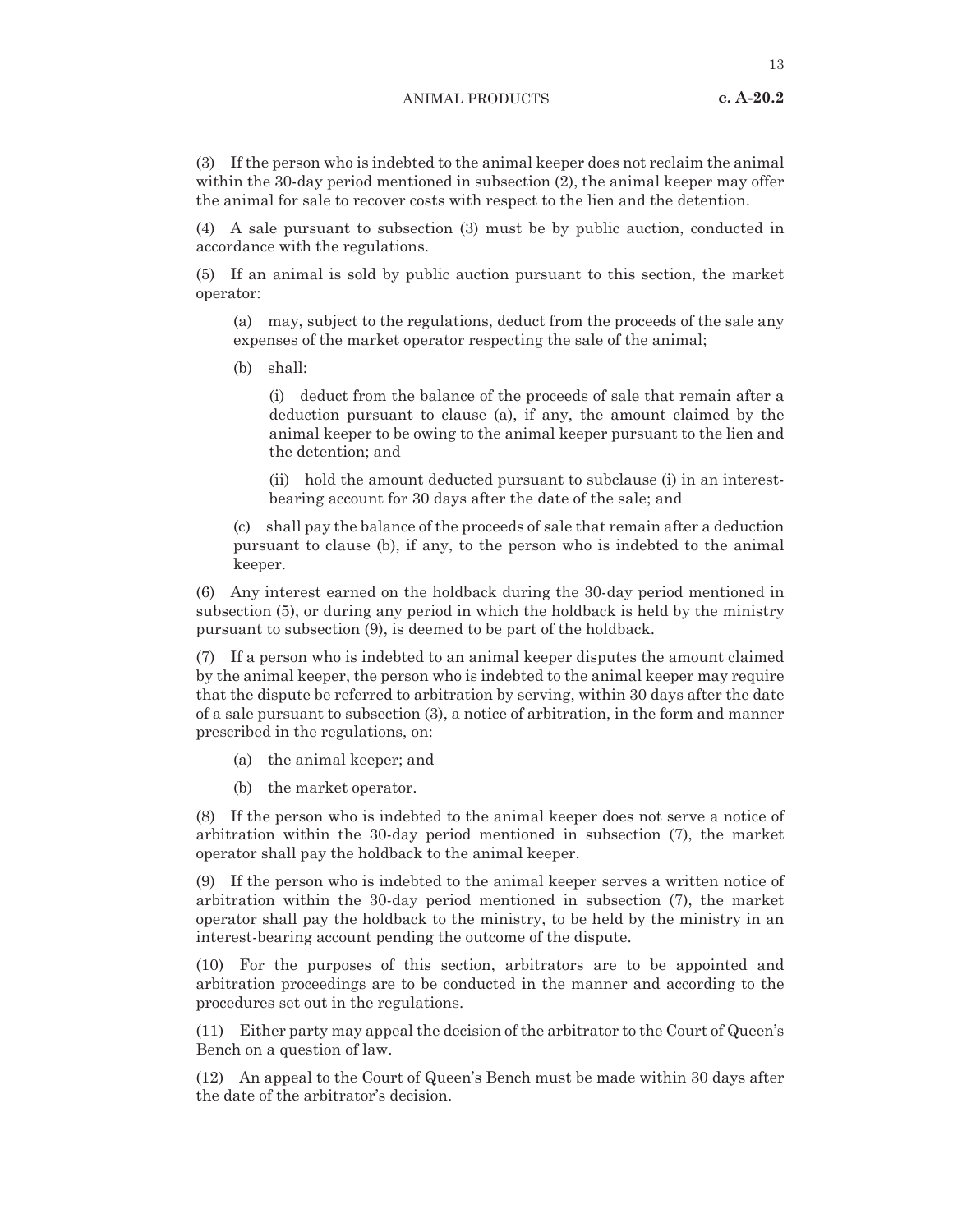**c. A-20.2**

- (13) An appeal to the Court of Queen's Bench is to be by notice of motion.
- (14) The party making the appeal shall:
	- (a) serve a copy of the notice of motion on the other party to the dispute; and
	- (b) notify the minister of the appeal, in writing.

(15) The decision of the Court of Queen's Bench on an appeal pursuant to this section is final.

(16) The ministry shall pay out the holdback in accordance with the decision of the arbitrator or the Court of Queen's Bench, or in accordance with the agreement reached by the parties, as the case may be, after:

(a) the parties notify the minister in writing that they have resolved their dispute;

(b) the time for making an appeal pursuant to subsections (11) to (14) has expired and the minister has not been notified in writing within that time that an appeal has been made; or

(c) an appeal has been made to the Court of Queen's Bench and that court has rendered its decision.

(17) All costs of an arbitration are to be borne equally by the parties.

(18) Subject to the regulations, *The Arbitration Act, 1992* does not apply to arbitrations to be conducted pursuant to this section.

2002, c.15, s.6; 2013, c.4, s.5.

**16 Repealed.** 2013, c.4, s.6.

**16.1 Repealed.** 2013, c.4, s.6.

# **Assurance fund**

**16.2**(1) Subject to subsection (5), the Lieutenant Governor in Council may make regulations respecting an animal or animal product:

(a) requiring the establishment of one or more assurance funds by one or more of the following:

(i) producers of the animal or animal product;

(ii) the provincial association representing producers of the animal or animal product;

(iii) any person in addition to those mentioned in subclause (i) or (ii);

(b) establishing an assurance fund committee to administer each assurance fund mentioned in clause (a);

(c) authorizing the assurance fund committee to fund the assurance fund through a levy on the animal or animal product with respect to which the assurance fund is established that is not refundable to producers of the animal or animal product;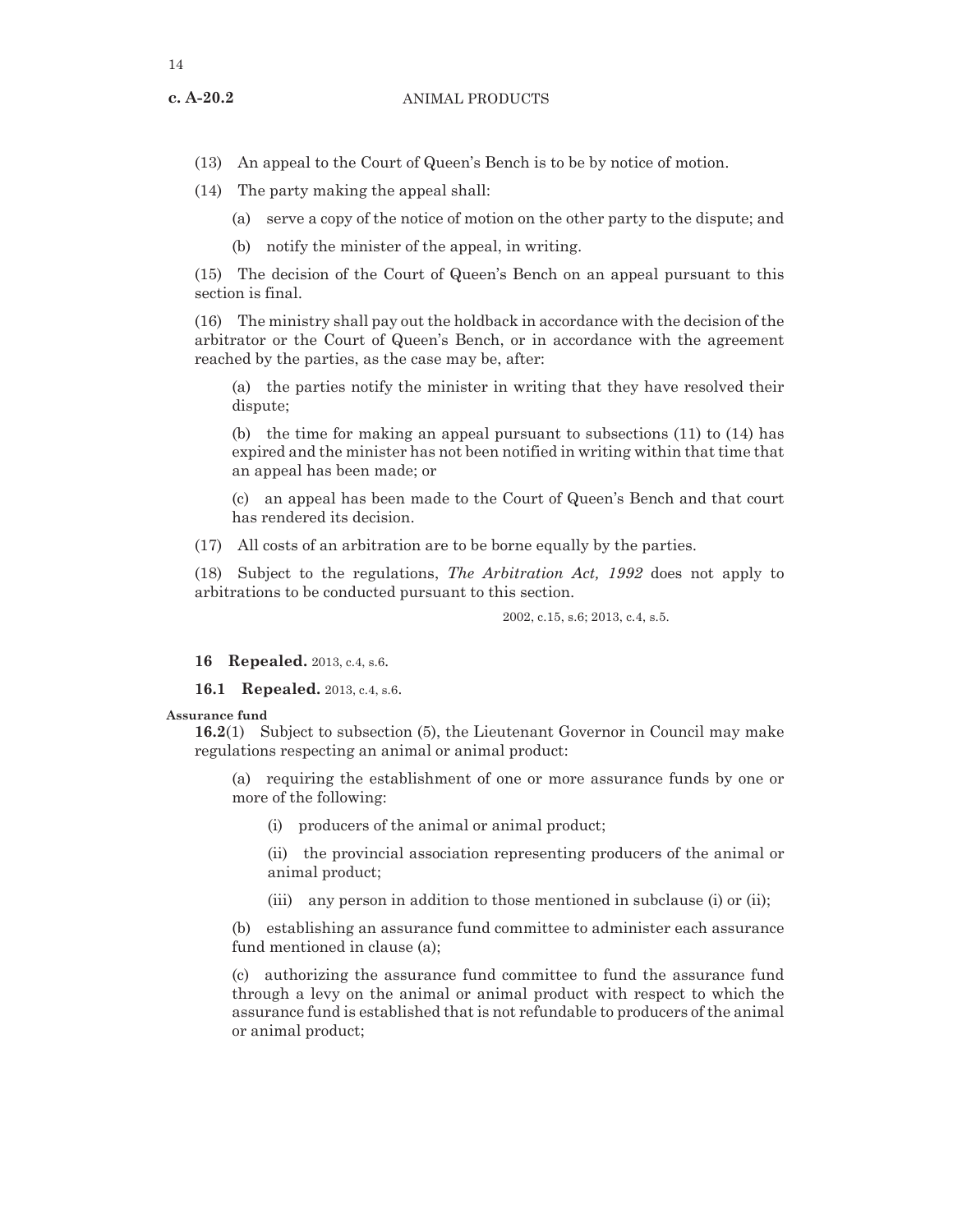(d) respecting the establishment and operation of assurance funds;

(e) respecting the amount of levies and timing and method of paying them to an assurance fund mentioned in clause (a) by producers of the animal or animal product;

(f) respecting the administration of each assurance fund mentioned in clause (a), including the investments that may be made using moneys in the assurance fund and the disposition of the income earned from those investments;

(g) respecting the circumstances and manner in which claims on an assurance fund mentioned in clause (a) are to be paid;

(h) respecting the financial solvency of an assurance fund mentioned in clause (a), including:

(i) requiring producers of the animal or animal product to pay a special levy following a payment of a claim out of the assurance fund; and

(ii) respecting the right of the assurance fund to recover the amount of a claim against a person who is the subject of the claim;

(i) respecting the amount of moneys to be paid to a producer from an assurance fund, and the timing and method of payment of those moneys;

(j) respecting the duties and powers of provincial associations;

(k) prescribing the manner in which provincial associations are to conduct their business;

(l) respecting any other matters involving assurance funds that the Lieutenant Governor in Council considers necessary or appropriate.

(2) Subject to subsection (3), the members of any assurance fund committee established pursuant to this section are entitled to any remuneration and reimbursement for expenses that may be approved at an annual general meeting of the provincial association following establishment of the assurance fund.

(3) The remuneration and reimbursement for expenses mentioned in subsection (2) are not to exceed any limits that may be prescribed in the regulations.

(4) An assurance fund established pursuant to this section:

(a) may consist of contributions made by one or more producers or a class of producers, as specified in the regulations;

(b) is to be used solely to repay, in accordance with the regulations, moneys, or a portion of moneys, owed to a producer for the sale of a specified animal or animal product; and

(c) notwithstanding any other Act or law, is not subject to seizure, garnishment, attachment or claim by any person, including any creditor of a producer or the person administering the assurance fund, except as prescribed in the regulations.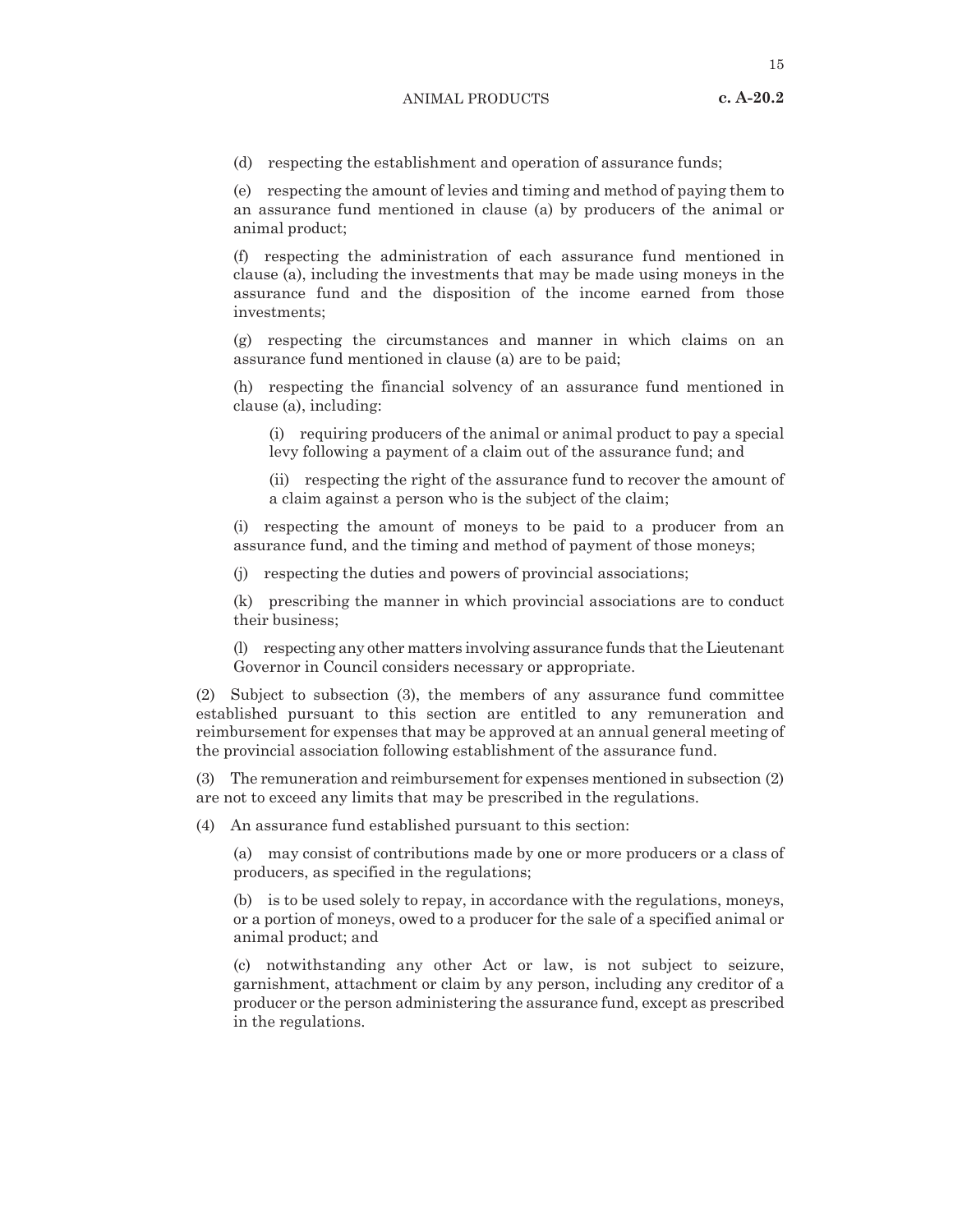(5) No assurance fund and no assurance fund committee are to be established pursuant to this section with respect to an animal or animal product unless the provincial association representing producers of the animal or animal product has:

(a) passed a resolution in favour of the establishment of an assurance fund; and

(b) provided the resolution to the minister.

2013, c.4, s.7.

# **Appeals committee**

**16.3**(1) The Lieutenant Governor in Council may make regulations:

(a) establishing an appeals committee to hear appeals from any person making a claim against an assurance fund established pursuant to section 16.2;

(b) respecting the number of members who are to sit on the appeals committee;

(c) respecting the amount of remuneration to be paid to the members of the appeals committee; and

(d) prescribing the procedure and manner by which appeals are to be conducted pursuant to this Act.

(2) Subject to the regulations, if an appeals committee is established pursuant to subsection (1), the committee may:

(a) set the period within which an appeal is to be brought;

(b) set the rules and procedures for the conduct of an appeal, including what documents are to be filed on the appeal;

(c) make any investigation it considers necessary for the purposes of the appeal;

(d) require the production of books and records that may relate to the appeal; and

(e) confirm, vary or stay a decision of an assurance fund committee administering an assurance fund established pursuant to section 16.2.

2013, c.4, s.7.

# **Appeal to appeals committee**

**16.4** Any person who is aggrieved by an act or omission of an assurance fund committee may appeal that act or omission to the appeals committee in the manner prescribed in the regulations or set by the committee.

2013, c.4, s.7.

# **Appeal to Court of Queen's Bench**

**16.5**(1) A person who is directly affected by a decision of the appeals committee may appeal the decision to a judge of the Court of Queen's Bench on a question of law only.

**c. A-20.2**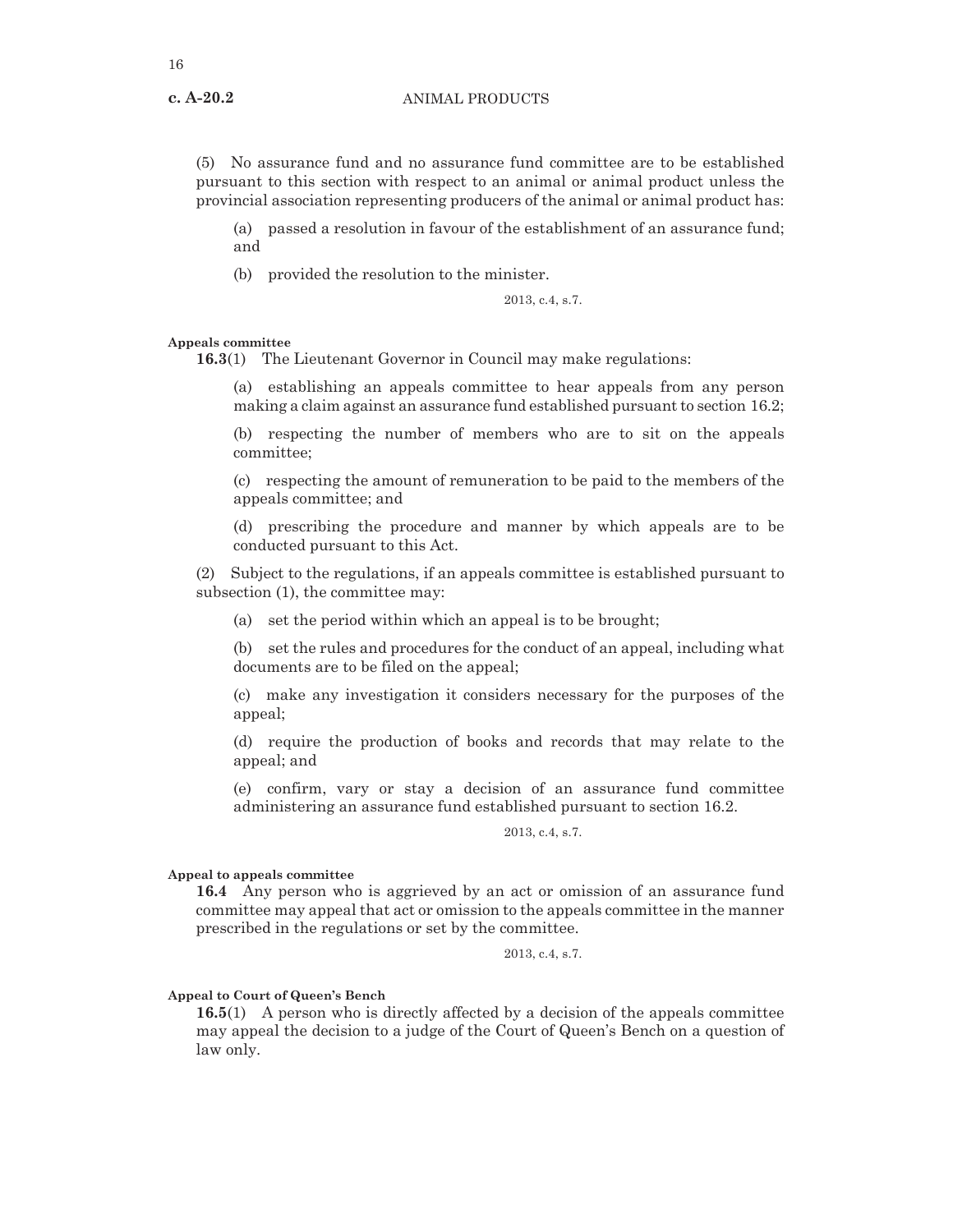(2) A person who is directly affected by a decision of the appeals committee and who intends to appeal that decision shall file the appeal within 15 business days after the date of service of the decision of the appeals committee.

- (3) A notice of appeal is to be served on:
	- (a) the appeals committee; and
	- (b) the other parties to the proceedings before the appeals committee.
- (4) The record of an appeal pursuant to this section is to consist of:

(a) any written decision of an assurance fund committee respecting the matter that is the subject of the appeal;

- (b) the written decision of the appeals committee;
- (c) the notice of appeal commencing the appeal; and
- (d) any other material that the Court of Queen's Bench may require.

(5) If an appeal is taken pursuant to this section, a judge of the Court of Queen's Bench may:

- (a) dismiss the appeal;
- (b) allow the appeal;
- (c) allow the appeal subject to terms;
- (d) vary the decision or order of the appeals committee;

(e) refer the matter back to the appeals committee for further consideration and decision; or

(f) make any other order that the judge considers appropriate.

2013, c.4, s.7.

# **Offences and penalties**

**17**(1) Any person who:

(a) describes an animal or animal product incorrectly on any form prescribed by this Act or the regulations;

(b) without the consent of the owner of an animal or animal product, alters any document prescribed by this Act or the regulations that relates to the animal or animal product;

(c) without the consent of the owner, buys, sells, offers to buy or sell or transports any animal or animal product;

(d) without the consent of an inspector, removes, substitutes or adds any animal or animal product to a quantity for which an inspection document has been issued;

(e) alters or obliterates any part of any document prescribed by this Act or the regulations;

**c. A-20.2**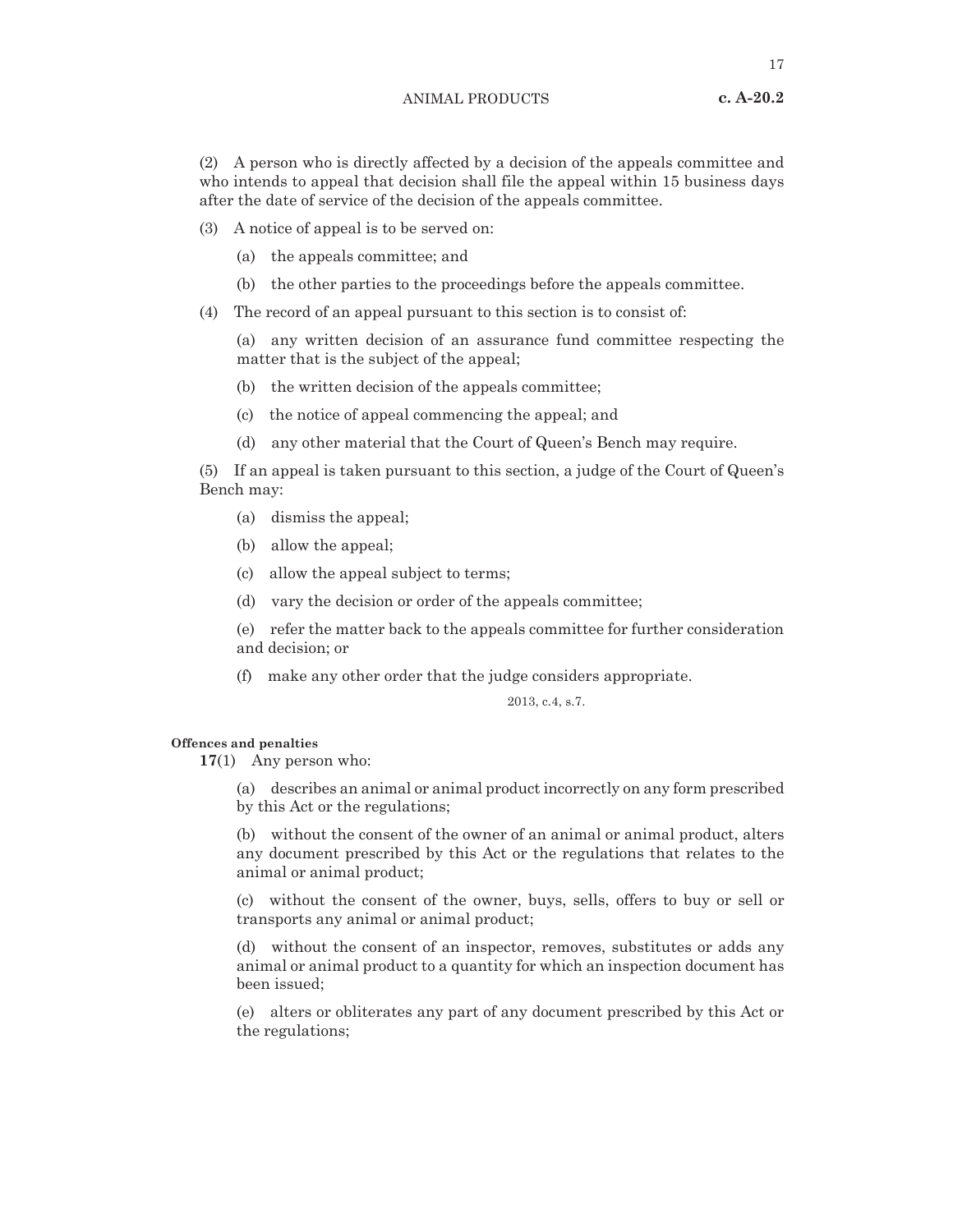**c. A-20.2**

(f) without the consent of the owner, removes the hide from the carcass of a dead animal;

(g) without being the holder of a valid and subsisting licence, deals or engages in any business respecting animals or animal products; or

(g.1) resists, obstructs, hinders or interferes with an inspector who is acting in the course of his or her duties;

is guilty of an offence and, in addition to any other penalty to which he may be subject by law, is liable on summary conviction:

(h) in the case of a first offence, to a fine of not more than \$5,000 or to imprisonment for a term of not more than six months, or to both such fine and imprisonment, and, in default of payment, to imprisonment for a term of not more than six months;

(i) in the case of a subsequent offence, to a fine of not more than \$20,000 or to imprisonment for a term of not more than twelve months, or to both such fine and imprisonment, and, in default of payment, to imprisonment for a term of not more than twelve months.

- (2) Any inspector who:
	- (a) knowingly falsifies any document prescribed by this Act or the regulations;
	- (b) knowingly defaces any document prescribed by this Act or the regulations;
	- (c) submits a false report; or

(d) accepts any compensation for the performance or non-performance of any duties required by this Act or the regulations, except any compensation that is payable as remuneration for his employment;

is guilty of an offence and liable on summary conviction to the penalties set out in subsection (1).

(3) A person who violates any provision of this Act or the regulations for which no penalty is imposed under this Act is guilty of an offence and, in addition to any other penalty to which he may be subject by law, is liable on summary conviction to a fine of not more than \$20,000.

> 1978, c.3, s.17; R.S.S. 1978 (Supp), c.A-20.2, s.17; 1998, c.10, s.9.

#### **Regulations**

**18** For the purpose of carrying out the provisions of this Act according to their intent, the Lieutenant Governor in Council may make regulations that are ancillary to and are not inconsistent with this Act, and every regulation made under this section has the force of law and, without restricting the generality of the foregoing, the Lieutenant Governor in Council may make regulations:

(a) defining any word or expression used in this Act but not defined in this Act;

(b) prescribing the fees and charges payable for any service performed under this Act, and the manner of collecting and administering any amount so payable;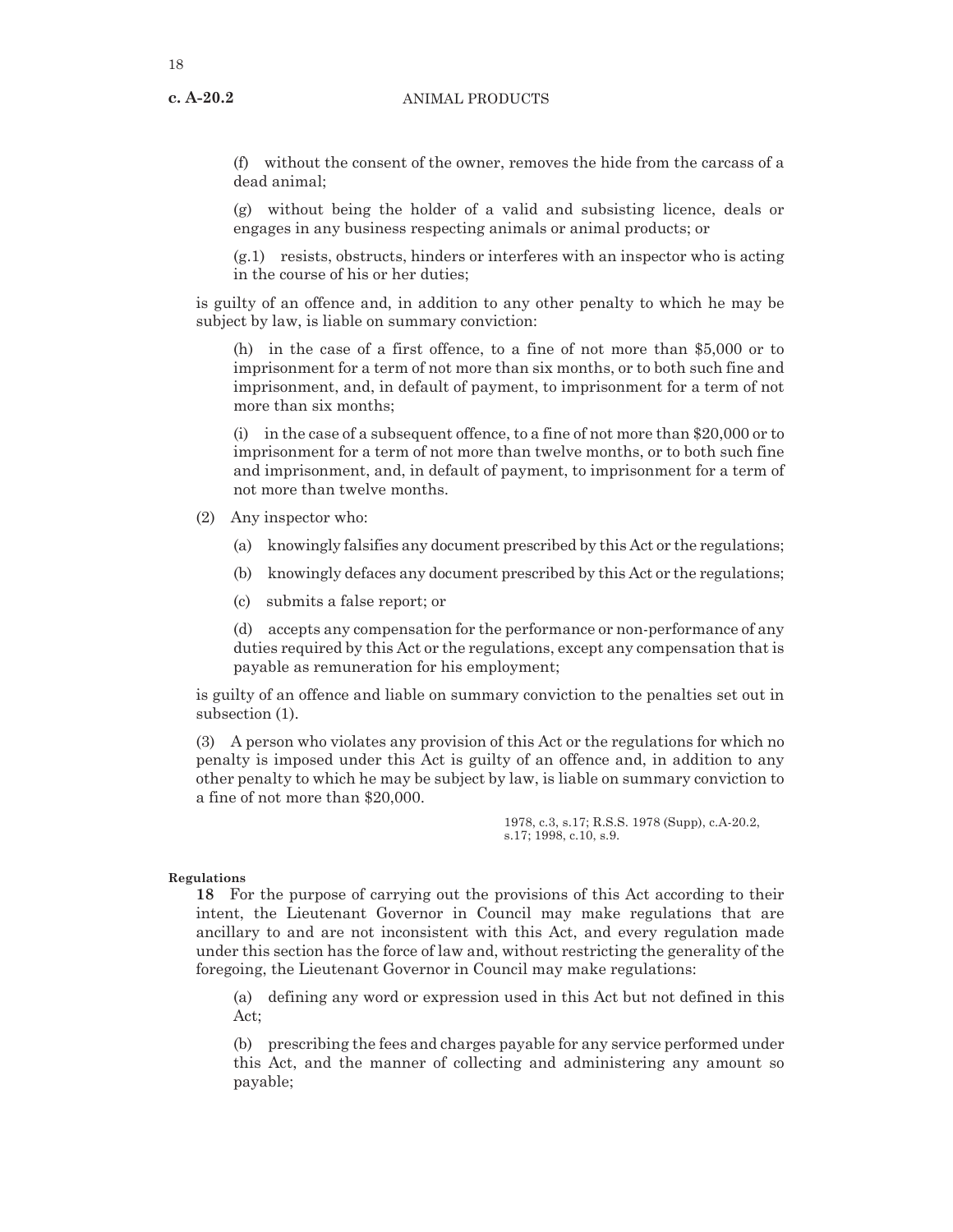(b.1) notwithstanding clause (b), authorizing the minister to determine fees and charges payable for certain services performed pursuant to this Act;

(c) prescribing the forms required by this Act;

 $(c.1)$  for the purposes of clause  $2.2(3)(o)$ , prescribing matters to be included in an animal products inspection administration agreement;

(c.2) for the purposes of subsection 2.2(6), prescribing the procedures for and terms and conditions of terminating an animal products inspection administration agreement;

(d) fixing and defining the grade standards or quality levels for animals and animal products and prescribing the minimum price differentials with respect to those grades or quality levels;

(e) requiring, and prescribing the manner and condition of, the grading, inspection, packaging and marketing of animals and animal products;

(f) prescribing the manner and conditions of transportation, delivery, advertising, sale or display for sale of animals or animal products, and the size, kind, branding and labelling of packages or containers in which animal products may be contained;

(g) prescribing the manner in which the seller or shipper shall identify ungraded animals and animal products for the purposes of grading individual producers' lots in such a shipment;

(h) respecting the method of payment by the purchaser of animals or animal products, the preparation and presentation of the statements of account of the sale of animals or animal products, and the investigation of those statements and the transactions represented therein;

(i) prescribing the conditions under which animals or animal products shall be considered unfit for human consumption and the manner of sale or other handling of those animals or animal products;

(j) prescribing the standards of construction, equipment, maintenance and operation of an establishment handling, slaughtering or processing animals or animal products and the manner in which any complaint against the establishment shall be made and investigated;

(k) prescribing the minimum standards of cleanliness and sanitation of all places where animals or animal products are produced, housed, stored, slaughtered, processed or packaged;

(k.1) respecting the physical, chemical and biological standards and conditions under which:

- (i) animals may be raised and slaughtered in Saskatchewan; and
- (ii) animal products may be produced, processed, held for sale and sold in Saskatchewan;

(l) authorizing the destruction of valueless animals or animal products and prescribing the manner in which valueless animals or animal products may be destroyed;

**c. A-20.2**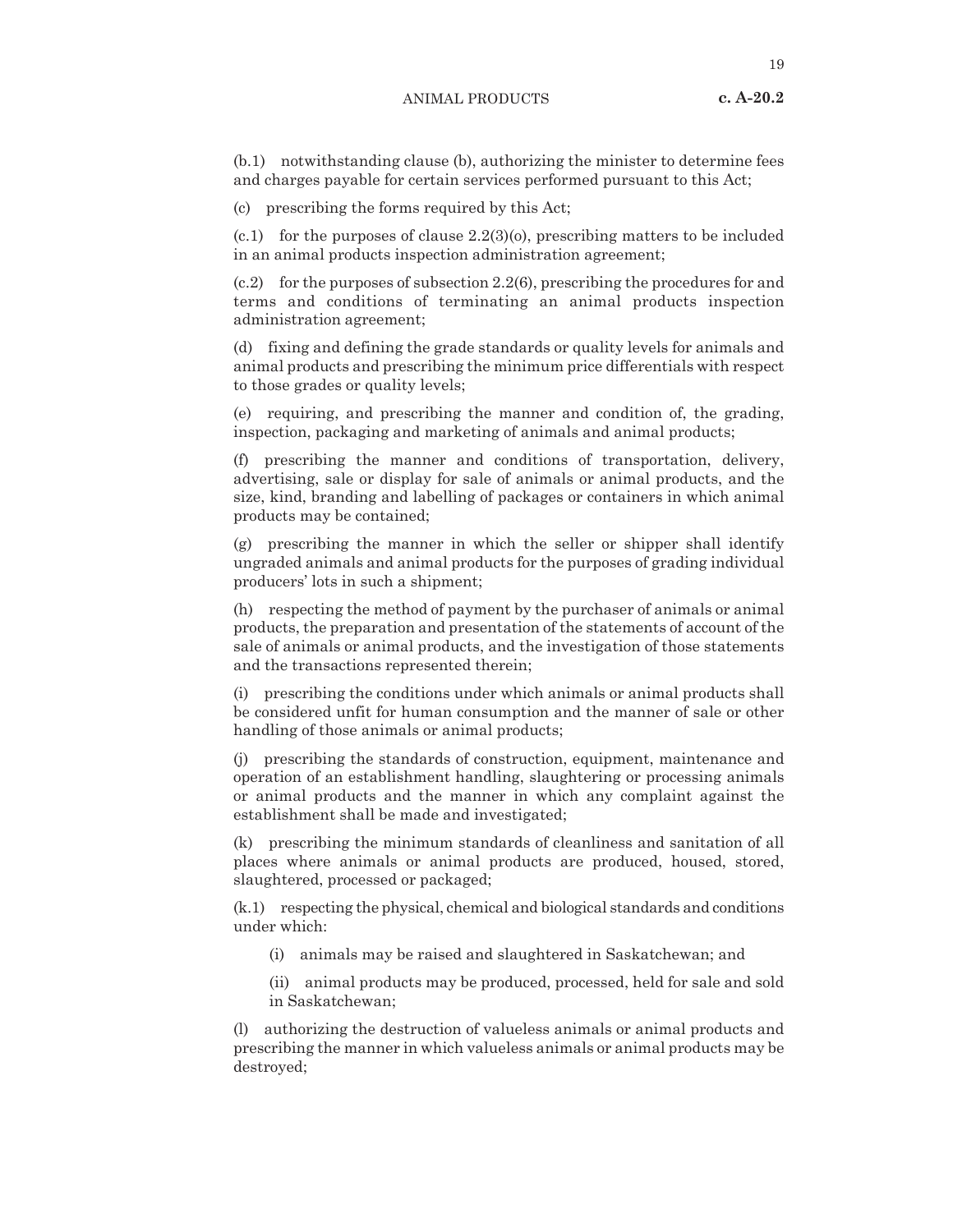**c. A-20.2**

(m) prescribing the manner in which the person in charge of a vehicle shall report accidents in which animals are injured or killed;

(n) prohibiting or regulating the use of any medicinal or chemical substance that may impair the quality of any animal or animal product;

(o) **Repealed.** 2013, c.4, s.8.

 $(0.1)$  for the purposes of subsection 16.2(3), prescribing limits on reimbursement for remuneration and expenses;

(o.2) for the purposes of section 16.4, respecting the conduct of appeals to the appeals committee;

(p) respecting the keeping of records and the seizure, detention and disposal of any record;

(q) respecting the manner in which any fees are collected and prescribing the commission to be paid to the person who collects the fees;

(r) respecting a lien on animals under section 15.1 and providing for the detention and sale of the animals and for the disposition of the sale proceeds;

(r.1) respecting the manner in which a public auction must be conducted for the purposes of section 15.2;

(r.2) respecting the deduction of expenses by market operators for the purposes of section 15.2;

(r.3) prescribing the form of the notice of arbitration mentioned in section 15.2 and the manner of effecting service of that notice;

(r.4) respecting the manner in which arbitrators are to be appointed and arbitration proceedings are to be conducted for the purposes of section 15.2;

(r.5) prescribing provisions of *The Arbitration Act, 1992* that apply to arbitrations to be conducted pursuant to section 15.2;

(s) prescribing measures to forestall or prevent imitation, counterfeiting or adulteration of an animal or animal product;

(t) prescribing the manner in which a sample of any animal product may be taken and providing for the seizure and disposal of an animal or animal product;

(u) prohibiting or restricting the manufacture, marketing or possession for sale of any animal, animal product or imitation animal product;

(v) respecting any other matter that he considers necessary for carrying out the provisions of this Act.

> 1978, c.3, s.18; R.S.S. 1978 (Supp), c.A-20.2, s.18; 1983, c.35, s.7; 1998, c.10, s.10; 2002, c.15, s.7; 2013, c.4, s.8.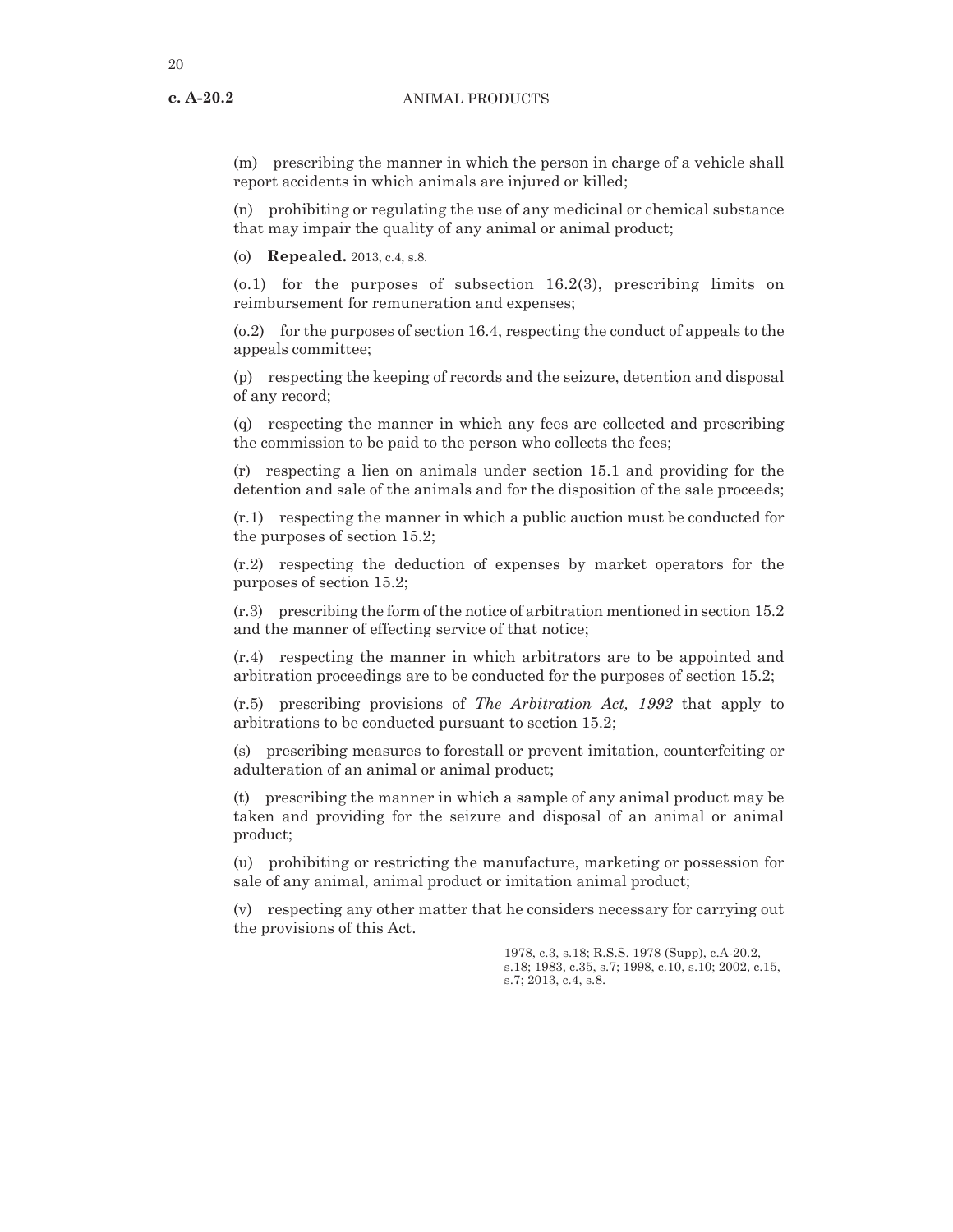21

**Immunity**

**18.1** No action lies or shall be instituted against the Crown in right of Saskatchewan, the minister, an inspector, or any officer or employee of the Government of Saskatchewan, where the minister, the inspector, or officer or employee of the Government of Saskatchewan is acting pursuant to the authority of this Act or the regulations, for any loss or damage suffered by reason of anything in good faith done, caused, permitted or authorized to be done, attempted to be done or omitted to be done by any of them:

(a) pursuant to or in the exercise or supposed exercise of any power conferred by this Act or the regulations; or

(b) in the carrying out or supposed carrying out of any responsibility or function imposed by this Act or the regulations.

1998, c.10, s.11.

#### **Repeal**

**19** The following Acts are repealed:

- (a) *The Dairy Products Act;*
- (b) *The Live Stock and Live Stock Products Act;*
- (c) *The Margarine Act;*
- (d) *The Stable Keepers' Lien Act.*

1978, c.3, s.19; R.S.S. 1978 (Supp), c.A-20.2, s.19.